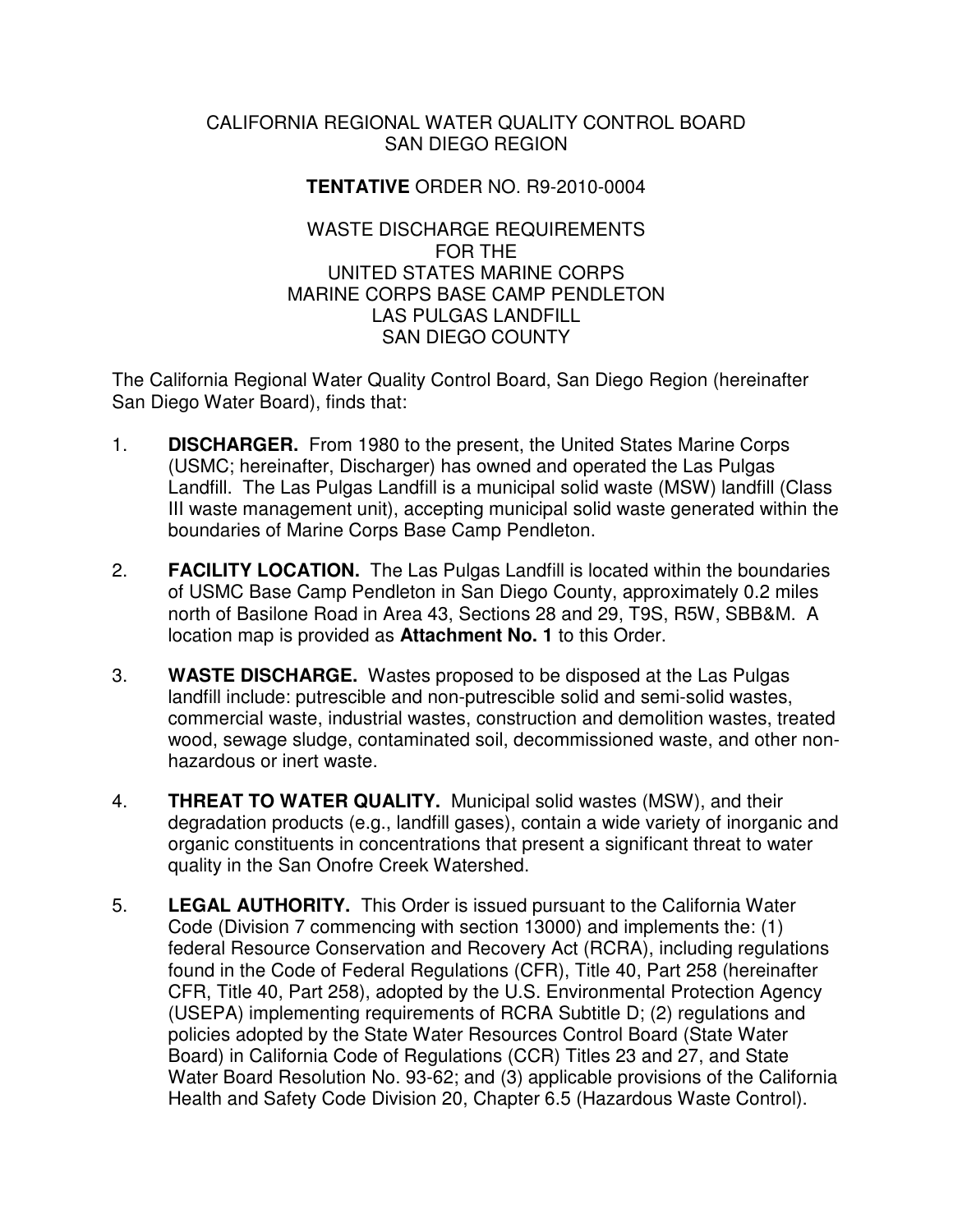- 6. **LOCAL HYDROGEOLOGY.** The overall direction of groundwater flow at the Las Pulgas Landfill is to the south and southeast towards Las Flores Creek. The local hydrogeology of the Las Pulgas Landfill includes an alluvial aquifer and a bedrock aquifer.
	- a. **Alluvial Aquifer.** The alluvial aquifer is composed of undifferentiated, unconsolidated to poorly consolidated, fine- to medium-grained sand, silty sand, clayey sand, silt, and clay with minor gravel and cobbles.
	- b. **Bedrock Aquifer.** The bedrock aquifer is located within the Williams Formation, which consists of a lower member composed of a tan to brown pebble to cobble conglomerate, and an upper member composed of tan to brown, fine- to medium-grained sandstone inter-bedded with siltstone and conglomerate.
- 7. **GROUNDWATER USE.** There are no water supply wells located within a 1-mile radius of the Las Pulgas Landfill. The nearest Base production wells, identified as well numbers 41611, 41613, and 41621, are located approximately five miles southwest of the Landfill.
- 8. **COMPLIANCE WITH FEDERAL SITING REQUIREMENTS.** CFR Title 40, Part 258, Subparts B, D, and E contain applicable location restrictions, design criteria, and water quality monitoring requirements, respectively, for the Las Pulgas landfill. The location of the Las Pulgas Landfill is not restricted pursuant to the location restrictions provided in CFR Title 40, Part 258, Subpart B.
- 9. **CLASSIFICATION OF UNIT.** The Las Pulgas Landfill is classified as a Class III Waste Management Unit (WMU) based on the siting criteria and construction standards, in accordance with CCR Title 27, sections 20240 and 20260, and 40 CFR, Part 258.10 through 258.15.
- 10. **LANDFILL EXPANSION.** Waste Discharge Requirements (WDR) Order No. 2000-54 established requirements for a 49.3 acre lined expansion, to be completed in six phases, of the Las Pulgas Landfill based upon information presented in the March 1998 Report of Waste Discharge/Joint Technical Document (JTD). The planned Phases and acreages are as follows: Phase I - VIII acres; Phase II - 12.3 acres; Phase III - 7.5 acres; Phase IV - 5.2 acres; Phase V - 2.7 acres; Phase VI - 10.1 acres (vertical expansion only) for a total of 46.3 acres. The other three acres included the perimeter road and ancillary facilities to be constructed during the various phases of expansion.
- 11. **CONTAINMENT STRUCTURE. T**he construction of a containment structure consisting of a composite liner, a leachate collection and removal system (LCRS), and a subdrain is reasonable and are appropriate measures for the protection of water quality.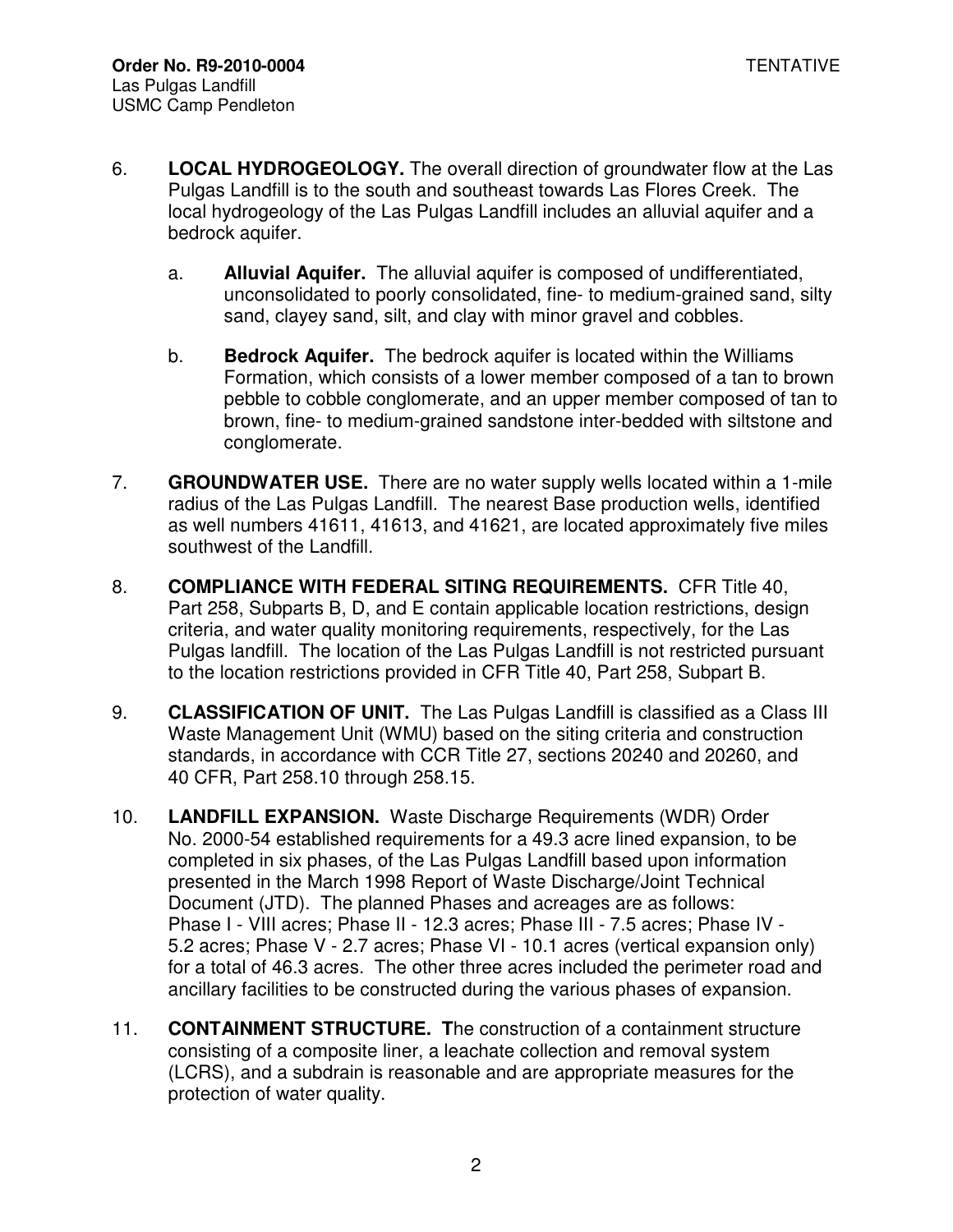a. **COMPOSITE LINER.** The JTD includes the following design for a composite liner system for the 12.3 acre Phase II expansion area at the Las Pulgas Landfill:

## **Basal Liner Design (from bottom to top)**

- i. Gravel-filled subdrain collection trench lined with an 8-ounce/yards squared non-woven geotextile
- ii. 24-inch thick layer of low permeability material less than or equal to  $1 \times$ 10-7 centimeters/second (cm/sec)
- iii. 60-mil double-sided, textured, high density polyethylene (HDPE) geomembrane
- iv. 16-ounce non-woven geotextile
- v. 12-inch thick LCRS gravel layer
- vi. 6-ounce non-woven geotextile
- vii. Minimum 24-inch thick protective soil cover layer (operations layer)

## **Sideslope Liner Design (from bottom to top)**

- i. 24-inch thick layer of low permeability material less than or equal to  $1 \times$  $10^{-7}$  cm/sec
- ii. 60-mil, single-sided textured, HDPE (textured side down)
- iii. 16-ounce non-woven geotextile
- iv. 24-inch thick protective soil cover layer (operations layer)
- v. Sacrificial, ultraviolet protection 8-ounce non-woven geotextile on any geomembrane-lined areas until covered by the protective soil cover
- b. **LEACHATE COLLECTION AND REMOVAL SYSTEM BOTTOM.** The leachate collection and removal system (LCRS) will be comprised of a 1-foot thick continuous gravel blanket (constructed above the 16-ounce non-woven geotextile) and a dendritic network of 6-inch diameter perforated pipes to convey the leachate from the landfill to the leachate collection tank.
- c. **LEACHATE COLLECTION AND REMOVAL SYSTEM SIDESLOPES.**  The LCRS on the sideslopes will be comprised of a 24-inch protective soil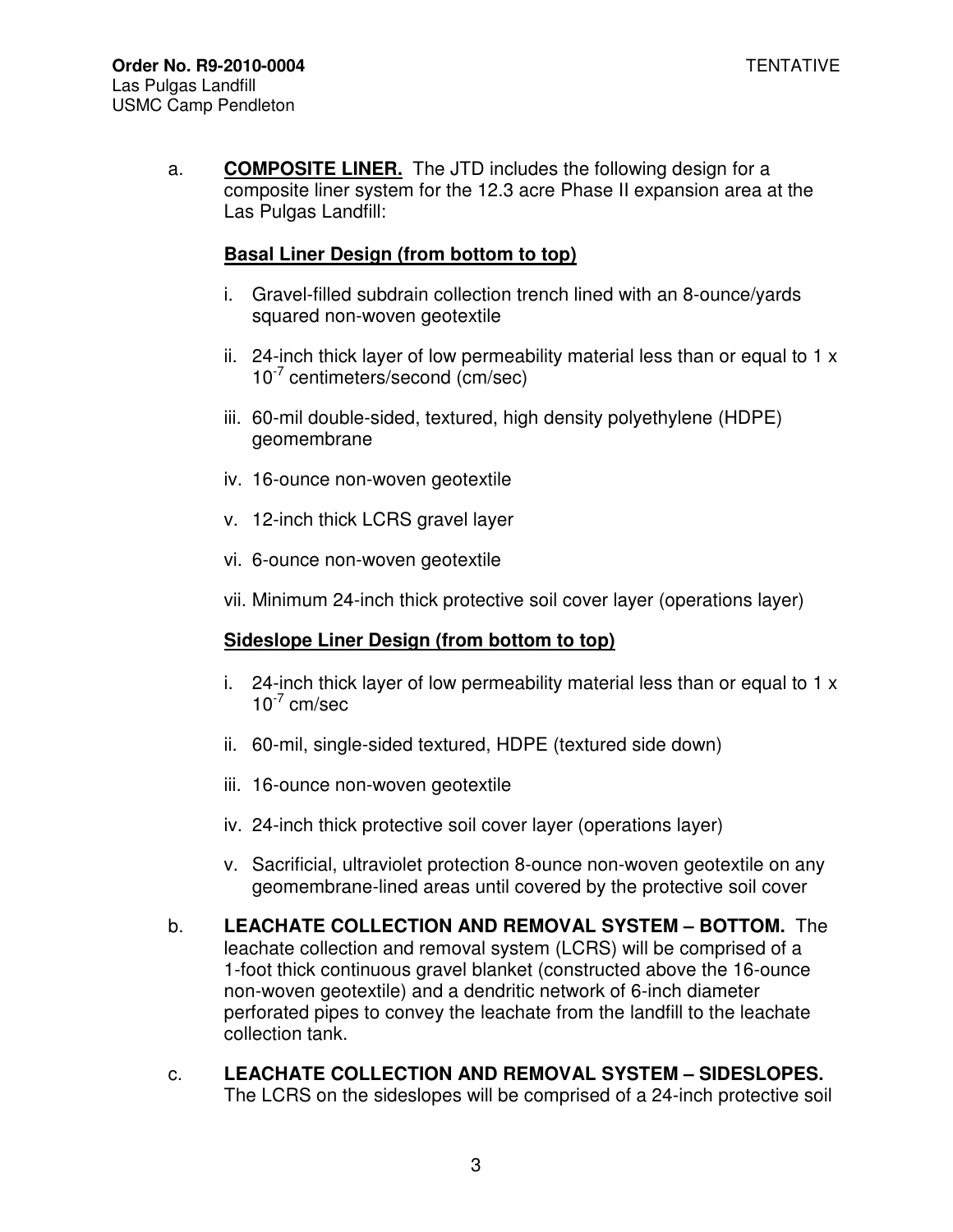layer placed approximately 8 to 10 feet vertically up the sideslopes. This layer will be constructed of on-site material graded to 1-inch minus, consisting of loamy or sandy clays with a permeability ranging between  $1 \times 10^{-3}$  to  $1 \times 10^{-4}$  cm/sec.

- d. **SUBDRAIN SYSTEM.** To meet the five-feet of separation between waste and groundwater requirement set forth in CCR Title 27, section 20240, a subdrain will be constructed beneath the Phase II expansion area to collect groundwater that may be present or develop beneath the landfill subgrade. The subdrain will consist of a four-inch diameter perforated PVC pipe placed in an 8-ounce non-woven geotextile-lined trench and backfilled with permeable gravel.
- 12. **PROTECTIVE SOIL COVER LAYER.** The protective soil cover layer is the uppermost layer of the liner system. On the basal liner system, this layer will be 24-inches thick, and will serve to protect the underlying liner components from punctures or tears during waste disposal activities. On the sideslopes, this layer serves as the drainage layer of the sideslope LCRS system and will be placed 10 feet vertically up the north slope and across the entire south slope. The protective soil cover is composed of loamy or sandy clays with a permeability ranging between  $2.0 \times 10^{-3}$  m/sec.
- 13. **BORROW/STOCKPILE SOILS.** Soil materials excavated and graded during the construction of the landfill will be stockpiled in the legacy (original unlined footprint) area of the landfill for use as daily, intermediate, and final cover. These cover materials will be supplemented with the use of alternative daily cover materials.
- 14. **ALTERNATIVE DAILY COVER.** Based on volumetric calculations and topographical map data, there is insufficient soil material available within the landfill footprint for use as daily, intermediate, and final cover at the Las Pulgas Landfill. To reduce the amount of soil material needed for cover, the Discharger has proposed the use of Alternative Daily Cover (ADC). ADC will consist of geosynthetic panels which will be used as daily cover in the working face area of the landfill, as allowed under CCR Title 27, section 20690(b)(1).
- 15. **INDUSTRIAL AND CONSTRUCTION STORM WATER DISCHARGES.** The Discharger has prepared a Storm Water Pollution Prevention Plan (SWPPP) in accordance with the requirements of Order No. 2009-0009-DWQ, National Pollutant Discharge Elimination System (NPDES) Permit No. CAS000001 (General Permit), Waste Discharge Requirements (WDRs) for Discharges of Storm Water Associated with Industrial Activities Excluding Construction. The SWPPP is expected to be amended pursuant to Order No. 2009-0009-DWQ, whenever there is a change in operations which may affect the discharge of pollutants to waters of the United States as required by the Permit.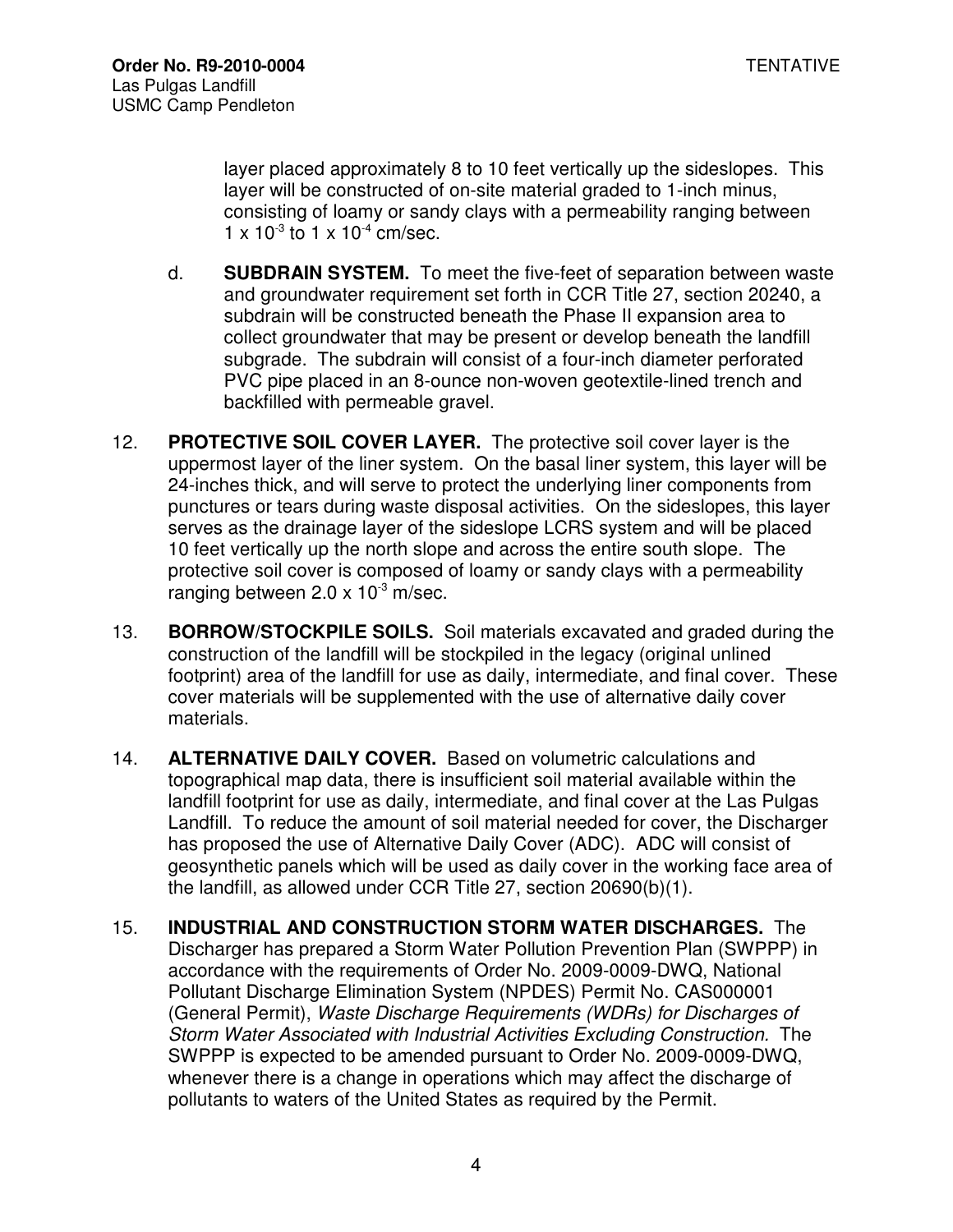- 16. **STORM WATER CONVEYANCE SYSTEM.** All drainage and erosion control facilities will be designed to carry the peak discharge resulting from a 100-year, 24-hour storm event per the requirements of CCR Title 27, section 20365(f) and Table 4.1. As part of the Phase II expansion project, both an interim and permanent drainage system will be constructed to convey surface water flows from the floor and slope areas to the existing desilting basin. Interim drainage facilities will include temporary berms and "V" ditches placed near active and inactive refuse areas. Construction of the permanent perimeter drainage facilities began in 1993. These facilities remain functional and intact and will not be upgraded as part of the Phase II expansion project.
- 17. **GROUNDWATER CORRECTIVE ACTION MONITORING PERFORMANCE.**  Groundwater monitoring must comply with the performance requirements set forth in CCR Title 27 [as required by CCR Title 27, section 20415(b) and section 20430(b)] and CFR Title 40, Part 258 [section 258.51(a)(2)] for detecting a release/discharge of waste constituents from the WMU into the groundwater within the fractured rock aquifer.
- 18. **SURFACE WATER MONITORING PERFORMANCE.** The surface water monitoring network must comply with the applicable performance requirements [CCR Title 27, section 20415(c)(2)(B)]. In particular, the applicable performance standard for the surface water monitoring system is that it provides the "best assurance of the earliest possible detection of a release from the Unit."
- 19. **WATER QUALITY CONTROL PLAN.** The Water Quality Control Plan for the San Diego Basin (9), (hereinafter Basin Plan), was adopted by the San Diego Water Board on September 8, 1994, and was subsequently approved by the State Water Board on December 13, 1994. Subsequent revisions to the Basin Plan have also been adopted by the San Diego Water Board and approved by the State Water Board. The Basin Plan designates beneficial uses, narrative and numerical water quality objectives, and waste discharge prohibitions that are applicable to the discharges regulated under this Order.
- 20. **BENEFICIAL USES AND WATER QUALITY OBJECTIVES.** The Las Pulgas Landfill is located in the Las Pulgas Hydrologic Subarea (901.52) of the San Onofre Hydrologic Area (901.50) of the San Juan Hydrologic Unit (HU 901.00).The Basin Plan establishes the designated beneficial uses of surface water and groundwater resources (see Tables 2-2 and 2-5 in the Basin Plan), and the applicable narrative and numeric water quality objectives (see Chapter 3 in the Basin Plan) for the protection of beneficial uses of water resources in the Las Pulgas Hydrologic Subarea.
- 21. **ENFORCEMENT ACTIONS.** The San Diego Water Board issued Cleanup and Abatement Order (CAO) No. R9-2006-0016 in January 2006 to address the failure of the containment system in Phase I. As a result of the failure of the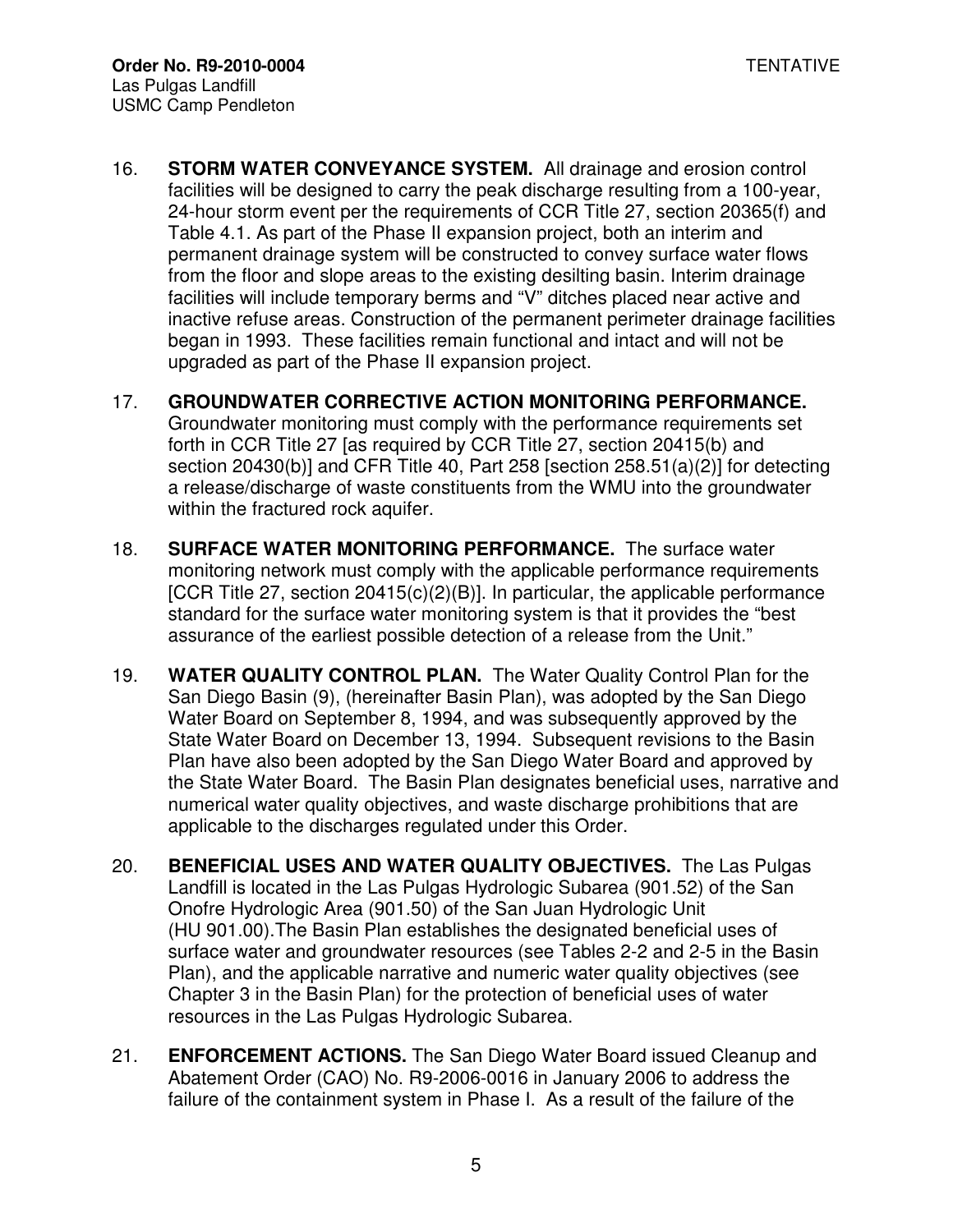containment system in Phase I, WDR Order No. 2000-54 was amended on May 9, 2007 to require a composite liner system for future lined areas, and a revision of construction quality assurance (CQA) requirements. A chronology of enforcement actions is included as **Attachment No. 2** to this Order.

- 22. **CALIFORNIA ENVIRONMENTAL QUALITY ACT.** The Las Pulgas Landfill is an existing facility and as such is exempt from the provisions of the California Environmental Quality Act (CEQA) in accordance with Title 14, California Code of Regulations, Chapter 3, Article 19, section 15301.
- 23. **FINANCIAL ASSURANCES.** The Discharger is required to and intends to comply with applicable financial assurance requirements of CCR Title 27. The Discharger may comply by meeting the federal certification requirements prescribed in CCR Title 27, section 22250, and file the federal certification at the time of application for a solid waste facility permit with the California Department of Resources, Recycling, and Recovery (CalRecycle). The federal certification shall include a commitment by the Discharger to make a timely request for the funds needed to complete the closure and post-closure maintenance activities. If Congress fails to provide the necessary funding, the Discharger must advise CalRecycle within 90 days of such failure, and shall provide to CalRecycle documentation of all measures the Discharger will undertake to ensure the closure and post-closure activities are completed.

The Discharger submitted federal certification documentation in the Joint Technical Document (JTD) on December 8, 2008. By letter dated March 17, 2008 CalRecycle notified the Discharger and the San Diego Water Board that the financial assurance mechanism for corrective action costs for the Las Pulgas Landfill, in the form of a federal certification, met the financial assurance requirements of CCR Title 27, section 22250, and was thereby approved by CalRecycle.

24. **ANNUAL FEES.** Because the discharge of waste or waste constituents into groundwater or surface waters could cause the long-term loss of the agricultural supply, municipal and domestic supply, contact water recreation, non-contact water recreation, wildlife habitat, and rare and endangered species beneficial uses of water resources, the Las Pulgas Landfill is ranked as Threat to Water Quality (TTWQ) category "1". The complexity ranking is established as Category "B", which is the complexity ranking required for Class III landfills (per factors established in CCR Title 23, section 2200). As an operating/active unit, the Las Pulgas Landfill is required to pay annual fees (tipping fees) pursuant to Public Resources Code section 48000 et seq. and shall not be required to pay the annual fee imposed pursuant to subdivision (d) of section 13260 of the Water Code (or CCR Title 23, section 2200) for the same discharge.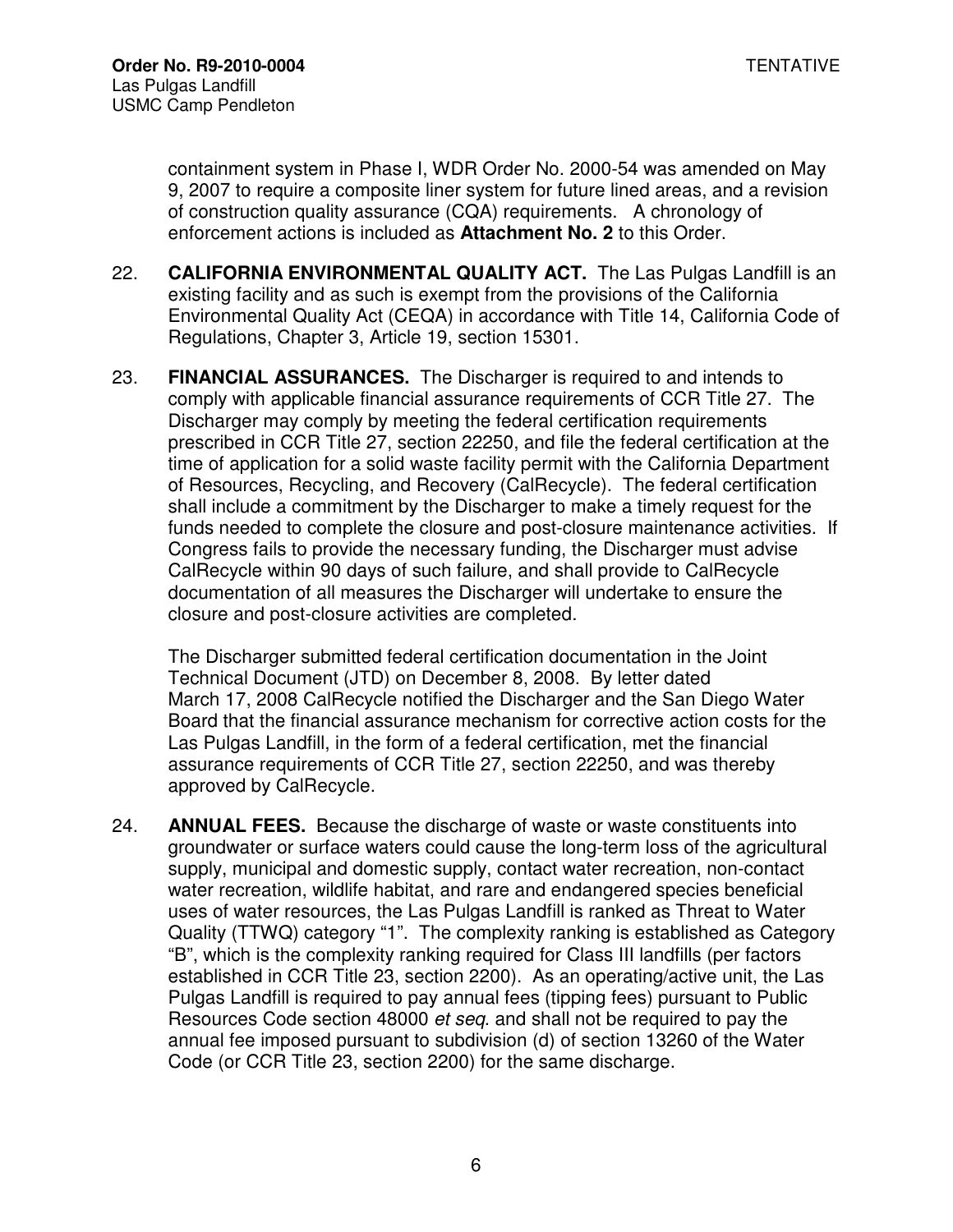- 25. **LOCAL AGENCY APPROVAL.** The San Diego Water Board has not been notified [pursuant to CCR Title 27, section 21720(d)] that all requisite approvals from all local agencies with jurisdiction to regulate land use, solid waste disposal, air pollution, and to protect public health have approved use of the site for discharges of waste to land.
- 26. **WATER RESOURCE FACTORS.** The San Diego Water Board has considered all water resource related environmental factors associated with the discharge of wastes associated with the Las Pulgas Landfill.
- 27. **PUBLIC PARTICIPATION.** The San Diego Water Board has notified interested agencies, and all interested persons known to the San Diego Water Board, of its intent to prescribe WDRs for the Las Pulgas Landfill.

**IT IS HEREBY ORDERED** that the United States Marine Corps (hereinafter Discharger) shall comply with the following:

### **A. PROHIBITIONS**

- 1. The discharge of wastes shall not:
	- a. Cause the occurrence of coliform or pathogenic organisms in waters of the State;
	- b. Cause the occurrence of objectionable tastes and odors in waters of the State;
	- c. Cause waters of the State to foam;
	- d. Cause the presence of toxic materials in waters of the State;
	- e. Cause the pH of waters of the State to fall below 6.0 or rise above 9.0;
	- f. Cause the water quality objectives for waters of the State, as established in the Basin Plan, to be exceeded; or
	- g. Cause pollution, contamination or nuisance, or adversely affect beneficial uses of waters of the State as established in the Basin Plan.
- 2. Odors, vectors, landfill gas/vapors, and other nuisances of waste origin that occur beyond the limits of the landfill property boundary are prohibited.
- 3. The discharge of wastes shall not create conditions that violate any waste discharge prohibition in the Basin Plan.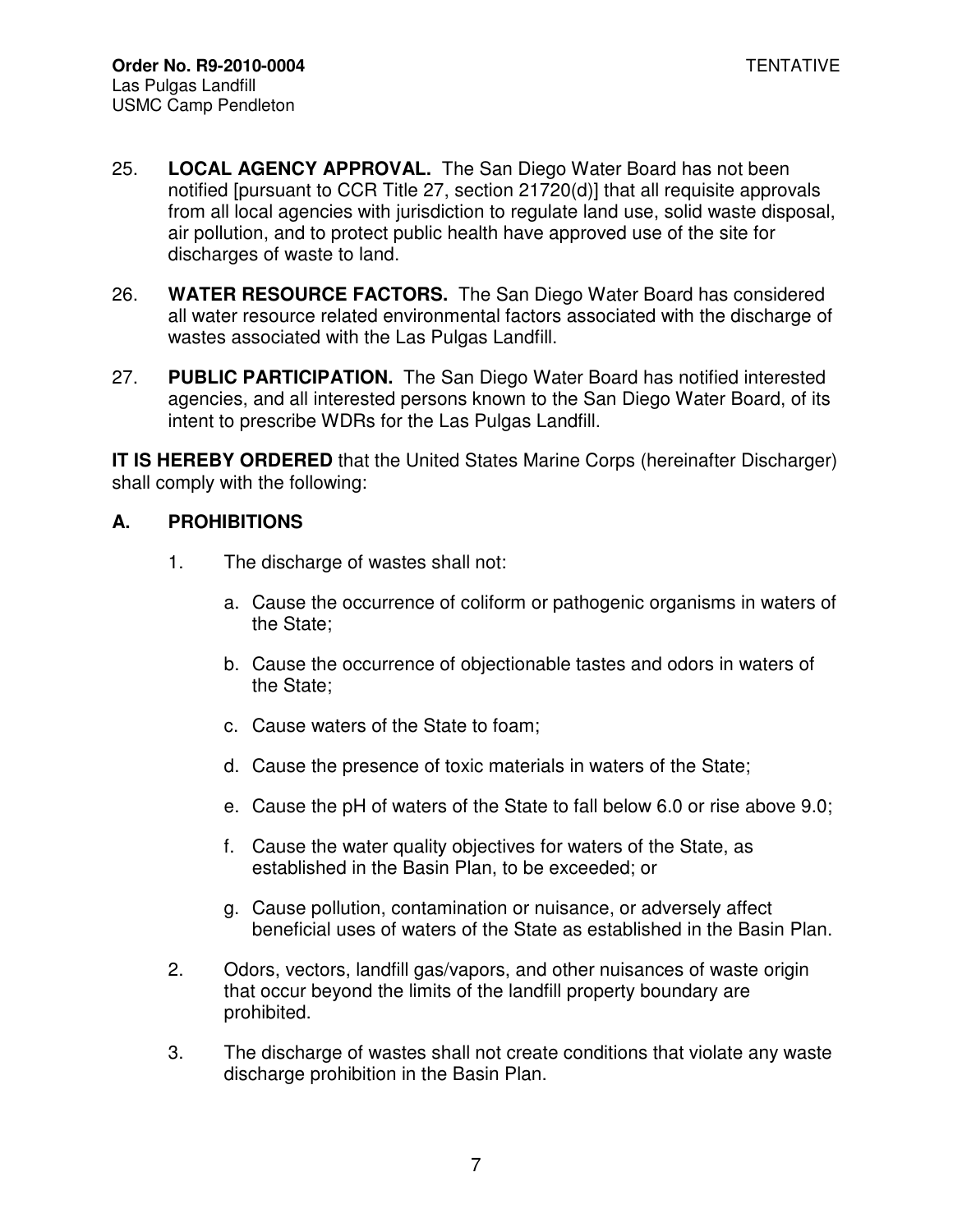- 4. The discharge of waste to areas of the Las Pulgas Landfill without a prescriptive liner or engineered alternative liner, except as authorized by WDRs or the terms described in Water Code section 13264, is prohibited.
- 5. The discharge of wastes, which have the potential to reduce or impair the integrity of the containment structure or which, if commingled with other wastes, could produce violent reactions, heat or pressure, fire or explosion, toxic byproducts, or reaction products are prohibited.
- 6. The discharge of the following wastes into the Las Pulgas Landfill is prohibited:
	- a. The discharge of any hazardous wastes, as defined in CCR Title 22, Division 4.5.
	- b. The discharge of liquid or semi-solid waste (*i.e.*, waste containing less than 50 percent solids) other than dewatered sewage or water treatment sludge as described in CCR Title 27, section 20220(c).
	- c. The disposal of designated wastes, as defined by Water Code section13173 and CCR Title 27 section 20210, unless otherwise authorized by this Order.
	- d. The disposal of wastes containing greater than one percent (>1%) friable asbestos.
	- e. The disposal of shredded automobile bodies, household appliances, and sheet metals (shredder waste).
	- f. The disposal of containerized liquids.
	- g. The disposal of decommissioned material/wastes from decommissioned sites into Class III and unclassified WMUs.
	- h. The disposal of any other waste that fails to satisfy the conditions prescribed in Sections B and C of this Order.
- 7. The discharge of waste shall not exceed the acreages, volumes, types, and locations specified in Finding Nos. 3 and 10.
- 8. The project shall not cause significant adverse impacts upon the quality of surface waters in a local, state, or federal wildlife preserve or sanctuary, or other surface waters of significant local, regional, statewide or national importance.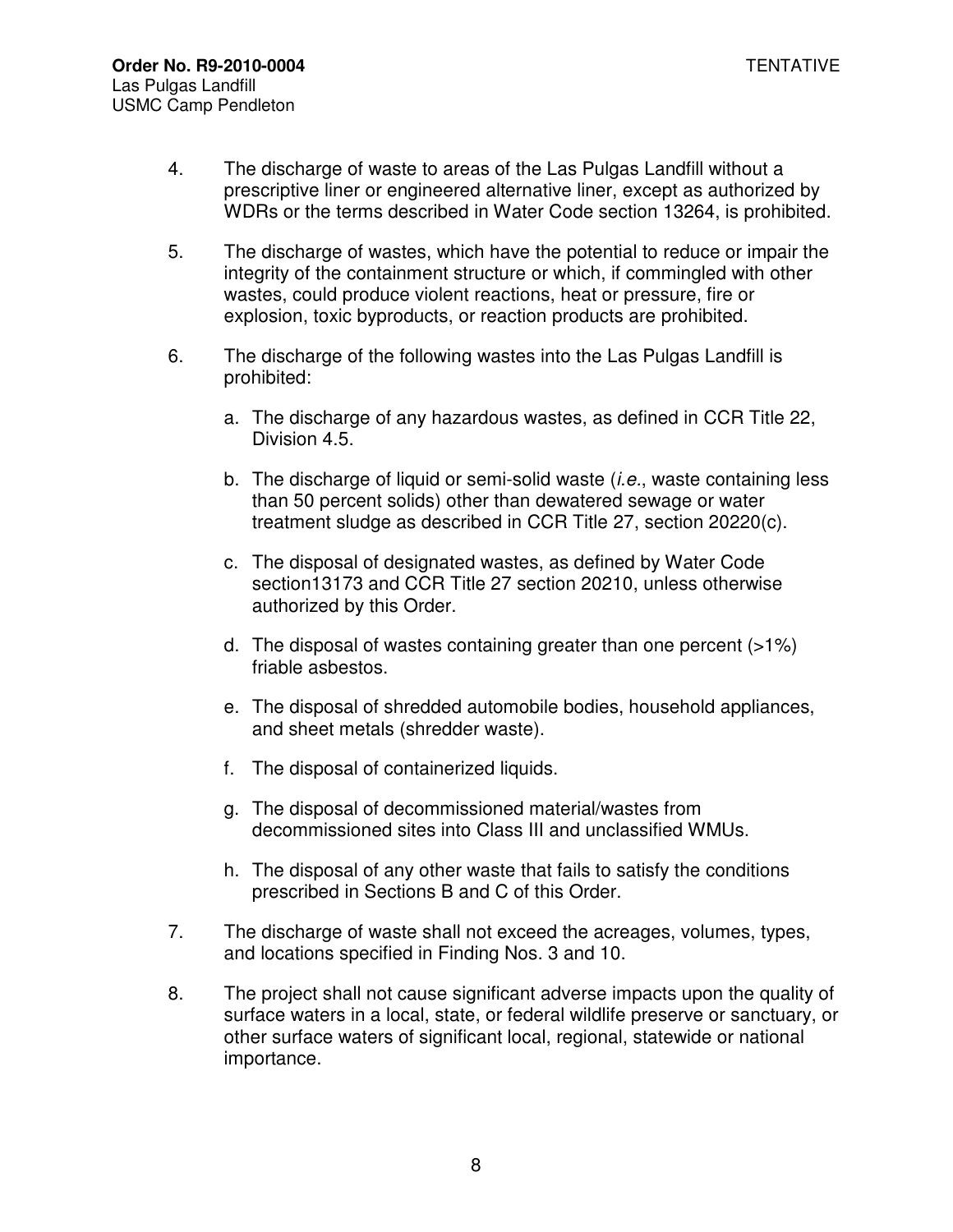### **B. GENERAL DISCHARGE SPECIFICATIONS**

- 1. The discharge of wastes shall not cause the concentration of any Constituent of Concern (COC) or Monitoring Parameter (MPar) to exceed its respective background value in any monitored medium at any Monitoring Point.
- 2. Only non-hazardous wastes and inert wastes as defined in CCR Title 27, section 20220 and section 20230 may be discharged into the WMU.
- 3. The discharge of wastes shall be confined to the designated disposal area, underlain by the liner system prescribed by Landfill **Construction Specification E.6** of this Order.
- 4. The Discharger is responsible for accurate characterization of wastes [in compliance with CCR Title 27 section 20200(c)], including: determinations of whether or not wastes will be compatible with containment features and other wastes, and whether or not wastes are required to be managed as hazardous wastes under CCR Title 22, Division 4.5 section 66300 et seq.
- 5. The discharge of solid waste containing free liquid or moisture shall not cause the moisture holding capacity of the WMU to be exceeded.

## **C. DISCHARGE SPECIFICATIONS FOR SPECIFIC TYPES OF WASTE**

- 1. **TREATED WOOD.** The Discharger shall manage and dispose of treated wood in accordance with all requirements of California Health and Safety Code section 25143.1.5 and section 25150.7.
- 2. **SEWAGE SLUDGE.** Unless the California Department of Toxic Substances Control (DTSC) determines that the waste must be managed as a hazardous waste, dewatered sludge disposal into the WMU shall contain at least 20 percent solids (by weight) if primary sludge, or at least 15 percent solids if secondary sludge, mixtures of primary and secondary sludge, or water treatment sludge. A minimum solids-to-liquid ratio of 5:0 by weight shall be maintained to ensure that the co-disposal will not exceed the initial moisture holding capacity of the non-hazardous solid waste [per CCR Title 27, section 20220(c)].
- 3. **LANDFILL LEACHATE AND CONDENSATE.** The discharge of leachate or landfill gas condensate must comply with CCR Title 27, section 20340(g), CFR Title 40, section 258.28, and the following conditions:
	- a. The landfill gas condensate or leachate is being returned to the WMU that produced it; and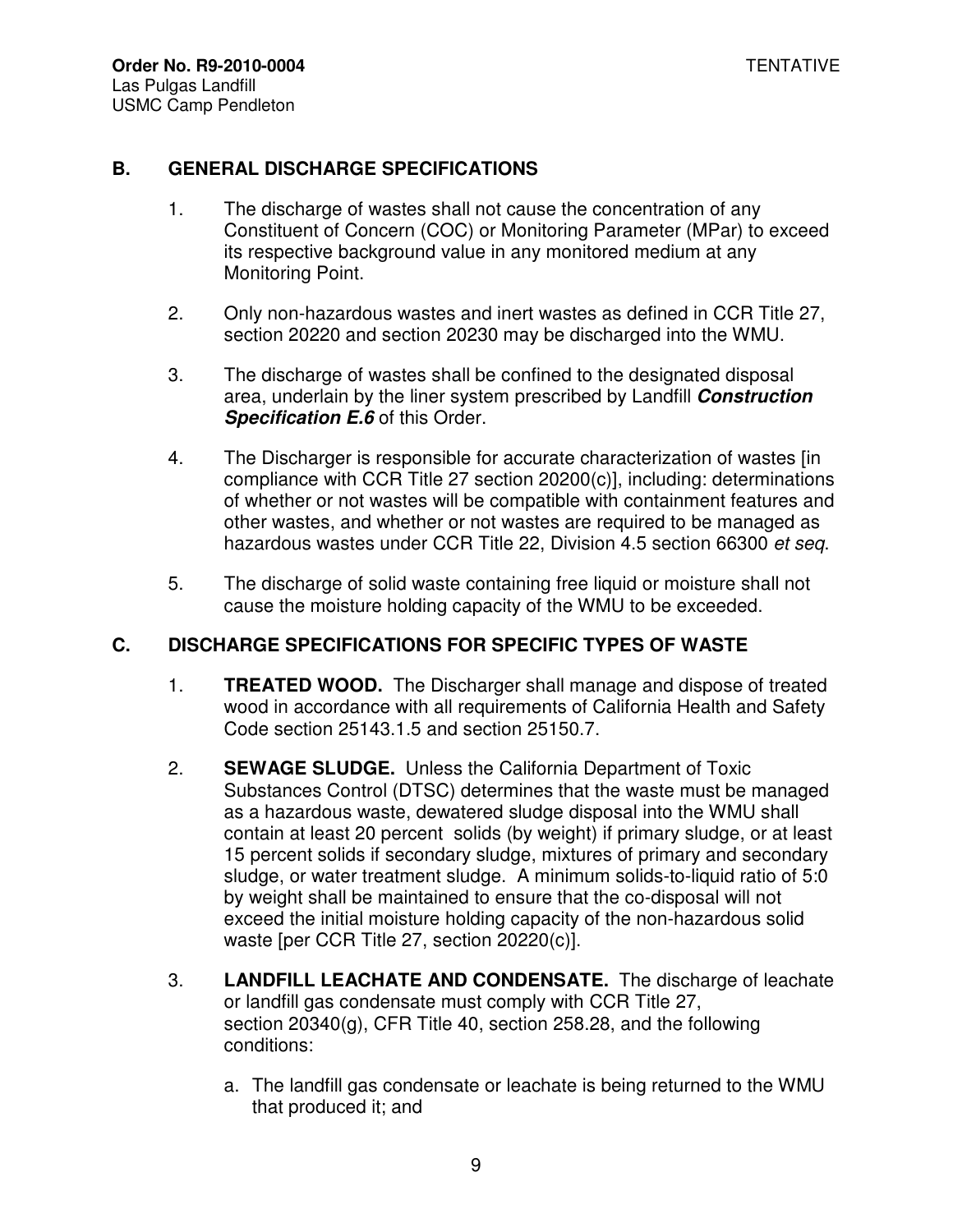- b. Any discharge of leachate or landfill condensate wastes must be into a WMU that is equipped with a prepared foundation/subgrade and waste containment system meeting the requirements of **Landfill Construction Specifications E.5 and E.6** of this Order.
- 4. **CONTAMINATED SOILS.** The discharge of contaminated soils at the WMU shall comply with the following:
	- a. Samples of waste soils shall be collected in accordance with sampling guidelines set forth in the 1996 edition of "Test Methods for Evaluating Solid Waste, Physical / Chemical Methods, SW-846", United States Environmental Protection Agency. At a minimum, for quantities of soil less than or equal to 500 cubic yards, four samples shall be collected per 100 cubic yards of waste soil. For quantities of soil between 500 to 5,000 cubic yards, an additional sample shall be collected for every 500 cubic yards.
	- b. Waste soils may be utilized for daily landfill cover if approved for such use by the appropriate agencies.
	- c. All soil wastes received for disposal at the Las Pulgas Landfill must be certified as California non-hazardous wastes pursuant to the criteria found in CCR Title 22, Division 4.5.
	- d. The Las Pulgas Landfill may accept soil wastes containing the following waste constituents: petroleum hydrocarbons, organic and inorganic compounds, metals, and pesticides which could pose a threat to water quality if discharged in an uncontrolled manner. In addition, those waste soils must also meet all of the following criteria for disposal at the WMU:
		- i. Soil wastes, containing concentrations of metals and pesticides, organic and inorganic compounds, shall not exceed the applicable hazardous waste classifications as determined using the waste extraction test (WET) (per CCR Title 22, section 66261.24, as amended).
		- ii. Soil wastes, containing non-hazardous concentrations of metals, pesticides, organic and inorganic compounds, shall not exceed the maximum concentrations of contaminants using the Toxicity Characteristic Leaching Procedure (TCLP) analysis (per CCR Title 22, section 66261.24, as amended).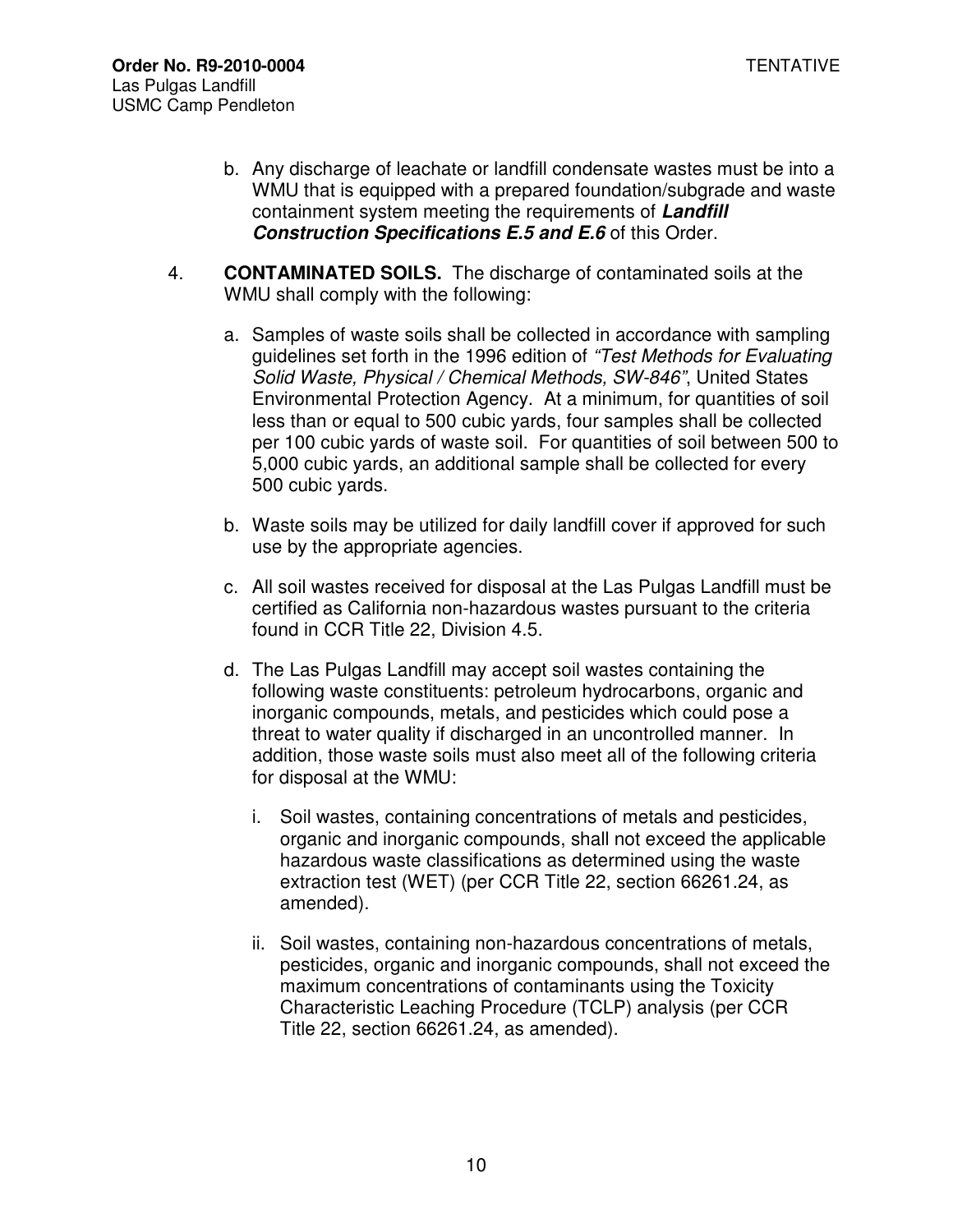- iii. The concentrations of metals in wastes discharged into the WMU shall be below the applicable threshold concentrations for hazardous wastes established in CCR Title 22, Division 4.5.
- iv. The maximum concentration levels for waste soils containing nonhazardous concentrations of pesticides, and organic and inorganic compounds are contained in **Attachment Nos. 3 and 4** to this Order, and shall be used to determine waste soils containing the above-referenced constituents are acceptable for disposal.
- v. The following maximum concentration limits shall be used to determine if waste soils containing petroleum hydrocarbons are acceptable for disposal into the Unit.

| <b>Petroleum Hydrocarbon</b><br><b>Contaminant</b>                                                               | <b>Maximum Concentration Limits</b> |                                                        |  |
|------------------------------------------------------------------------------------------------------------------|-------------------------------------|--------------------------------------------------------|--|
| Gasoline and lighter end hydrocarbons<br>$(C_4 - C_{12})$                                                        | 1,000 ppm TPH                       | 1,000 - 5,000 ppm TPH w/RCI<br>and 96 hour bioassay    |  |
| Diesel fuel, Kerosene Oil, Jet Fuel,<br>$(C_8-C_{22})$ heavy end hydrocarbons                                    | 3,000 ppm TPH                       | 3,000 -15,000 ppm TPH<br>w/RCI and 96 hour<br>bioassay |  |
| Hydraulic Oil, Cutting and Grinding Oil,<br>Virgin Motor Oil, Waste Oil $(C_8-C_{40}$ heavy<br>end hydrocarbons) | 3,000 ppm TRPH                      | 3,000 - 15,000 ppm TPH<br>w/RCI and 96 hour bioassay   |  |

 $ppm = in$  units of mg/kg

TPH - Total Petroleum Hydrocarbon

TRPH - Total Recoverable Petroleum Hydrocarbon

RCI - Hazardous Waste Criteria for Reactivity, Corrosivity, Ignitability, and 96-Hour Acute Bioassay as established by CCR Title 22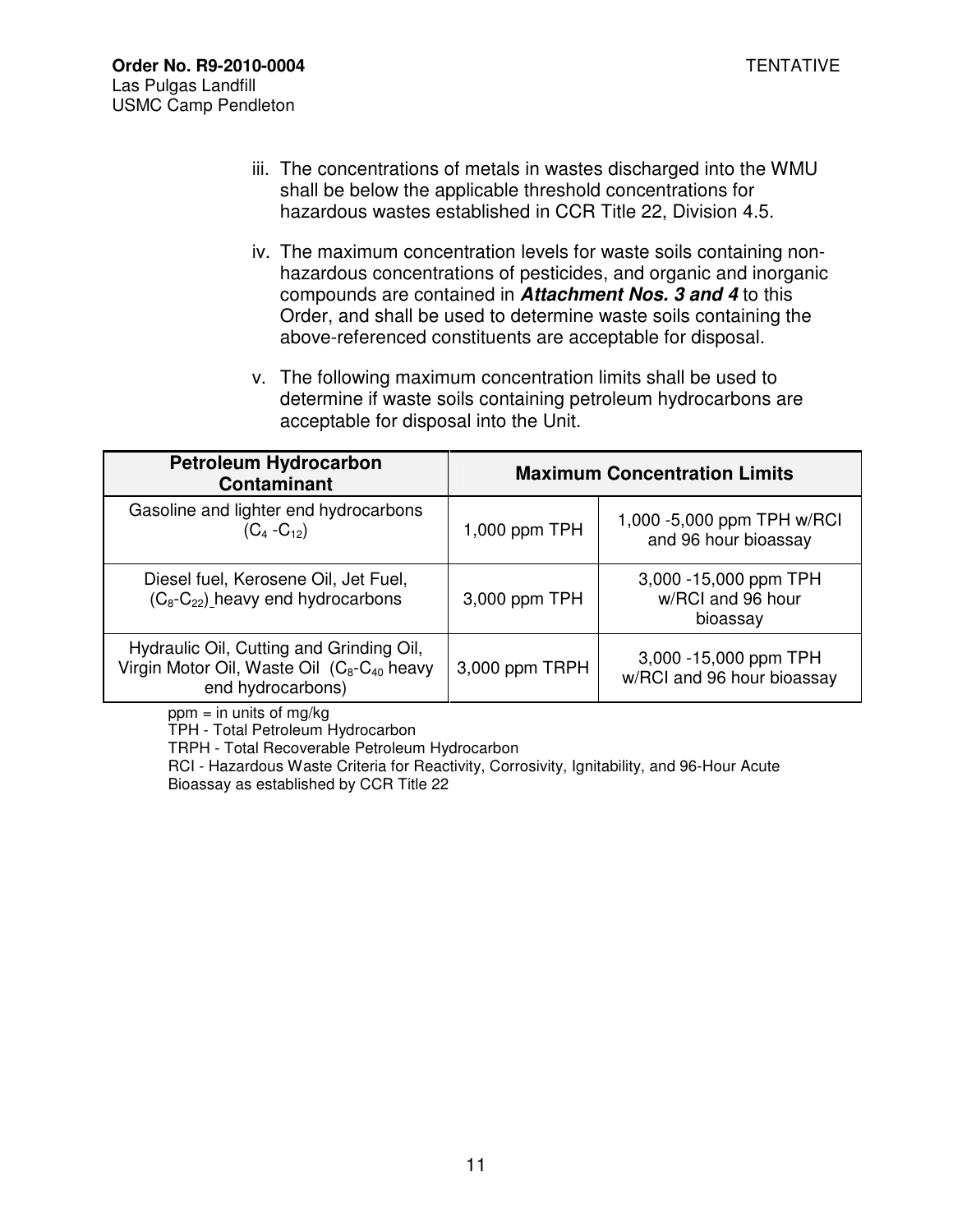e. Test Methods for Waste Soils Containing Petroleum Hydrocarbons:

The following test methods shall be performed for waste soils containing Petroleum Hydrocarbons:

| <b>Petroleum</b><br><b>Constituents</b><br>and Test<br><b>Methods</b> | <b>TPH</b><br>8015B<br>Gas | <b>TPH</b><br>8015B<br><b>Diesel</b>    | <b>TRPH</b><br><b>EPA</b><br>418.1 | <b>BTEX</b><br>8021B | Lead<br>TCLP | <b>Metals</b><br>Cd, Cr,<br>Pb, Ni,<br>Zn, OX,<br>and<br><b>PCBs</b> | Semi-<br><b>Volatile</b><br><b>Organics</b><br>8270C or<br><b>EPA 625</b> | <b>Volatile</b><br>organics<br>8260B | <b>Metals</b><br><b>CAM</b><br>17, and<br><b>PCBs</b> |
|-----------------------------------------------------------------------|----------------------------|-----------------------------------------|------------------------------------|----------------------|--------------|----------------------------------------------------------------------|---------------------------------------------------------------------------|--------------------------------------|-------------------------------------------------------|
| Leaded<br>Gasoline                                                    |                            |                                         |                                    |                      |              |                                                                      |                                                                           |                                      |                                                       |
| Unleaded<br>gasoline                                                  |                            |                                         |                                    |                      | $^{\star}$   |                                                                      |                                                                           |                                      |                                                       |
| Kerosene Oil                                                          |                            |                                         |                                    |                      |              |                                                                      |                                                                           |                                      |                                                       |
| Jet Fuel                                                              |                            |                                         |                                    |                      |              |                                                                      |                                                                           |                                      |                                                       |
| Diesel Fuel                                                           |                            |                                         |                                    |                      |              |                                                                      |                                                                           |                                      |                                                       |
| Hydraulic Oil                                                         |                            |                                         |                                    |                      |              |                                                                      |                                                                           |                                      |                                                       |
| Cutting and<br>Grinding Oil                                           |                            |                                         |                                    |                      |              |                                                                      |                                                                           |                                      |                                                       |
| Virgin Motor<br>Oil                                                   |                            |                                         |                                    |                      |              |                                                                      |                                                                           |                                      |                                                       |
| Waste Oil                                                             |                            |                                         |                                    |                      |              |                                                                      |                                                                           |                                      |                                                       |
| DTEV                                                                  |                            | Benzone Teluene Ethylbenzene and Vulcas |                                    |                      |              |                                                                      |                                                                           |                                      |                                                       |

BTEX – Benzene, Toluene, Ethylbenzene, and Xylene

\* with documentation that only unleaded gas was historically on site

f. Test Methods for Waste Soils Containing Metals and Pesticides:

The analyses can include, but are not limited to, the following methodologies:

| 8015-Modified        | (Gas & Diesel)                       |
|----------------------|--------------------------------------|
| 6010                 | (CAM 17 Metals)                      |
| 7420                 | (Organic Lead)                       |
| 8015B                | (Non-halogenated Volatiles)          |
| 8021B                | (Aromatic and Halogenated Volatiles) |
| 8081                 | (Chlorinated Pesticides)             |
| 8082                 | (Polychlorinated Biphenyls)          |
| 8151A                | (Herbicides)                         |
| 8260B                | (Volatile Organics - VOCs)           |
| 8270C                | (Semi-VOCs)                          |
| <b>TCLP Analysis</b> | (8 RCRA Metals)                      |

PCBs- Polychlorinated Biphenyls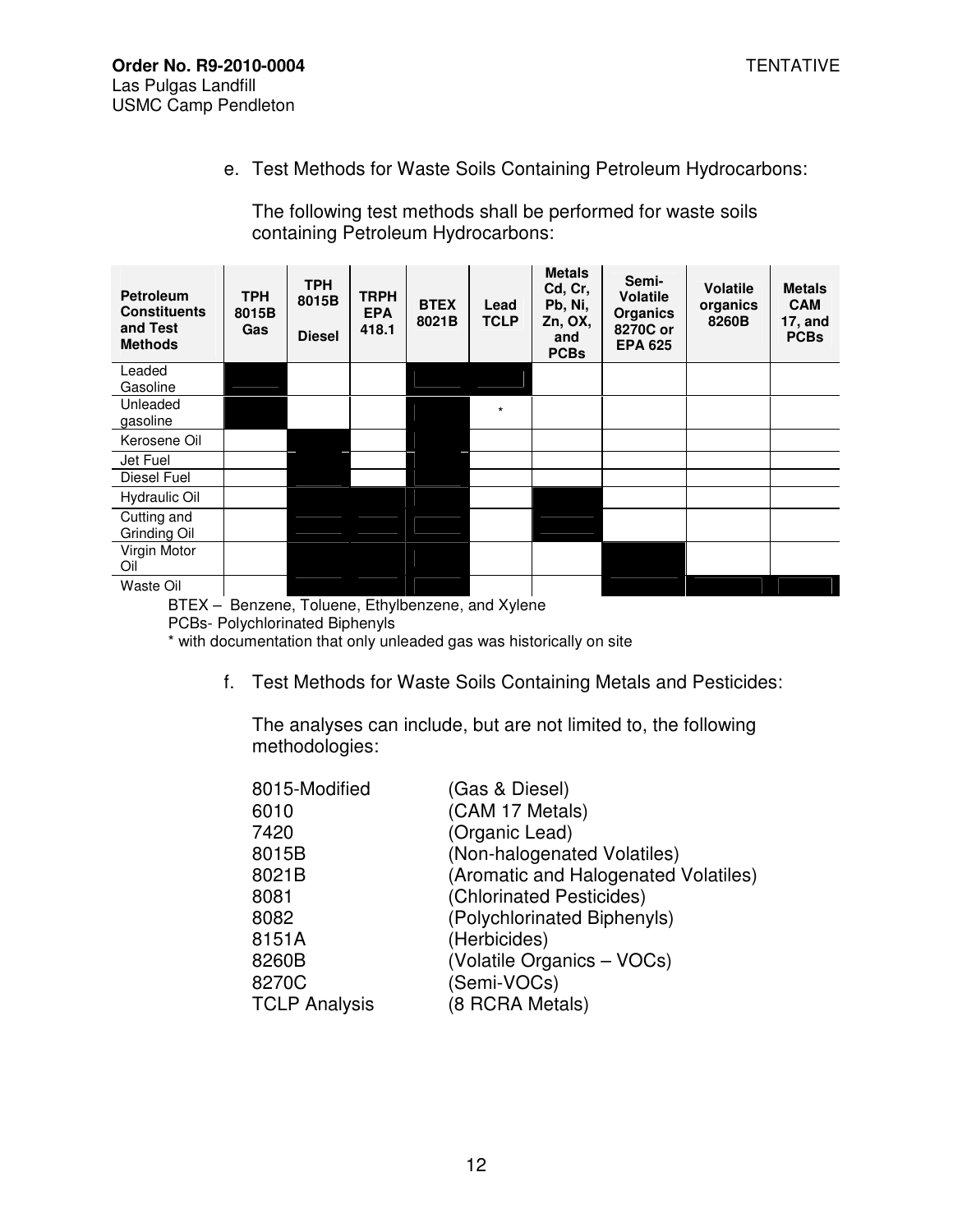#### **D. LANDFILL OPERATION SPECIFICATIONS**

- 1. **METHANE AND OTHER LANDFILL GASES.** Methane and other landfill gases shall be adequately vented, removed from the WMU, or otherwise controlled to prevent the danger of explosion, adverse health effects, nuisance conditions, or the impairment of beneficial uses of water due to migration of waste constituents through the vadose (unsaturated) zone.
- 2. **LOAD CHECKING PROGRAM.** The Discharger shall implement an approved load checking program in compliance with CCR Title 27, section 20870, and the Las Pulgas Landfill.
- 3. **WATER USE.** Water used for facility maintenance shall be limited to the minimum volume necessary for dust control and shall only be applied: (a) by spraying; (b) on covered areas and not on trash; and (c) in quantities not to exceed those necessary to reduce immediate dust hazards.
- 4. **VERTICAL SEPARATION.** The Discharger shall maintain at least 5 feet of vertical separation between the groundwater and waste material at all times.
- 5. **SURPLUS SOILS.** The discharge or placement of "surplus soils" (e.g., stockpiled soils associated with landfill construction projects, used in landfill operations, or closure of a WMU) shall not cause or contribute to the failure of engineered slopes on cut or fill material, or natural ground, or create adverse impacts upon the integrity or performance of the WMU's foundation, liner system, waste containment structures, or the structures which control leachate, surface drainage, erosion, or gas.
- 6. **SURFACE DRAINAGE.** The following measures shall be implemented to control surface drainage at the WMU:
	- a. During the rainy season, the WMU shall be operated and graded to minimize infiltration of precipitation/surface drainage into the WMU, by implementing measures, including, but not limited to, limiting the working face of the landfill to one day of operation at a time. Any precipitation that falls on the working face of the landfill and comes into contact with the waste (contact water) shall be treated as leachate and discharged in accordance with **Discharge Specification C.3**.
	- b. Non-contact surface water runoff within the boundary of the WMU (i.e., precipitation that falls on the WMU) shall be collected by the storm water conveyance system and discharged to the desiltation basins.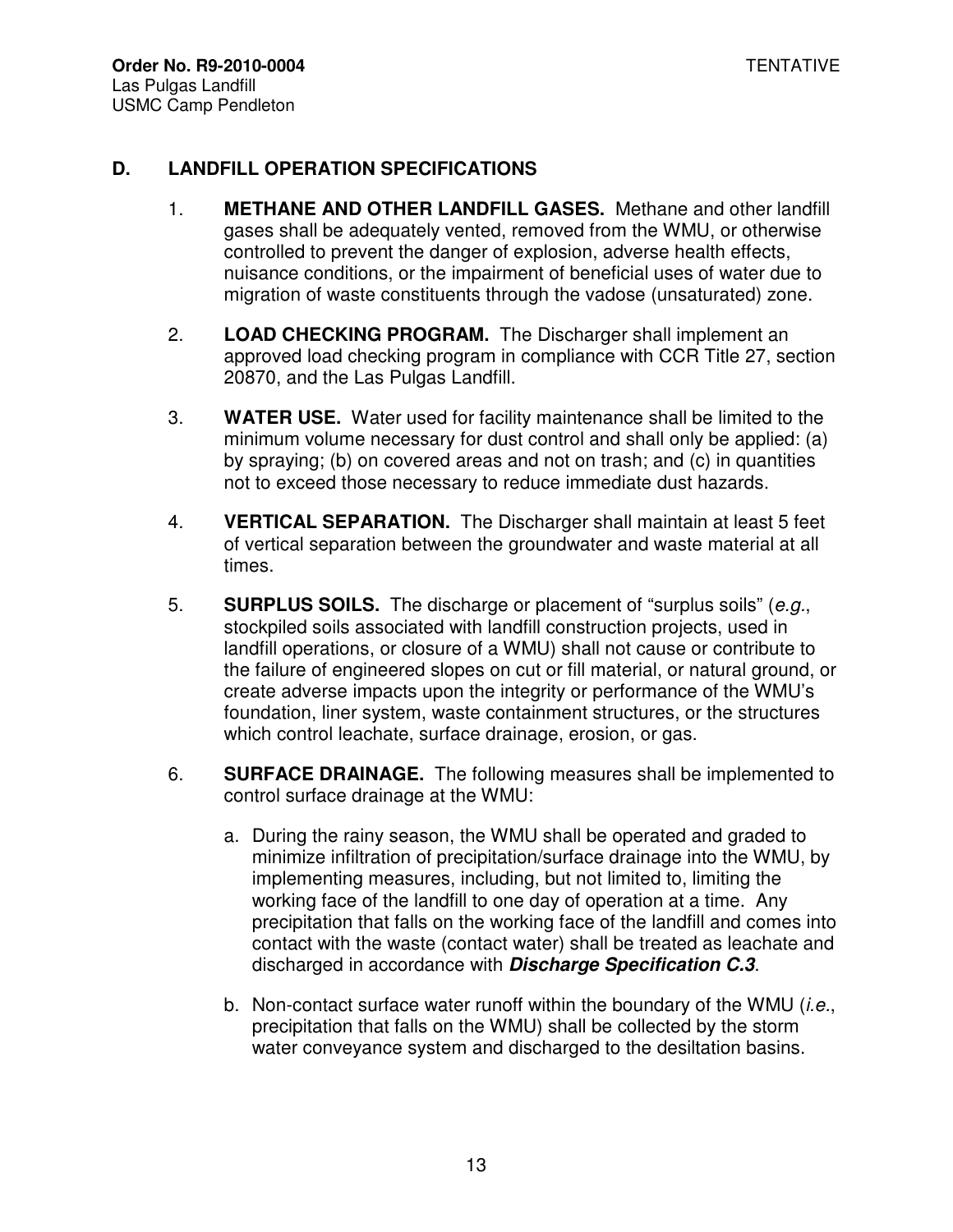- c. Annually, prior to the anticipated rainy season, but no later than **October 31**, the Discharger shall implement any necessary erosion control measures, and shall complete any necessary construction, maintenance, or repairs of precipitation and drainage control facilities to prevent erosion, ponding, flooding, or to prevent surface drainage from contacting or percolating through wastes at the WMU. This specification shall not preclude the Discharger from performing maintenance and repairs necessitated by changing site conditions at any time during the rainy season. An annual report describing measures taken to comply with this specification shall be received by the San Diego Water Board office no later than **5:00 pm on January 30**.
- d. Surface drainage from outside of the WMU shall be diverted from the WMU via the perimeter storm drain system.
- e. Precipitation and drainage control facilities shall be constructed and maintained to effectively divert sheet flow runoff laterally, or via the shortest distance, into the drainage and collection facilities.
- f. The Discharger shall not allow the accumulation of surface water  $(i.e.,$ ponding) or accumulation of groundwater, to cause or contribute to adverse impacts upon the integrity or performance of the WMU's foundation, liner system, or the structures which control leachate, surface water drainage, erosion, or landfill gas.
- g. Sediments shall be removed from the desiltation basin(s) whenever the volume of the basin has been reduced by 25 percent of the basin's design capacity.
- 7. **EROSION CONTROL.** The following measures shall be implemented at the WMU to control erosion:
	- a. The Discharger must implement and maintain Best Management Practices (BMPs) as proposed in the Storm Water Pollution Prevention Plan (SWPPP) for the Las Pulgas Landfill.
	- b. Where surface water flows result in erosive flow velocities, erosion control material shall be used for protection of drainage conveyance features. Effective erosion control BMPs shall be implemented on interim bench ditches to control erosion when necessary.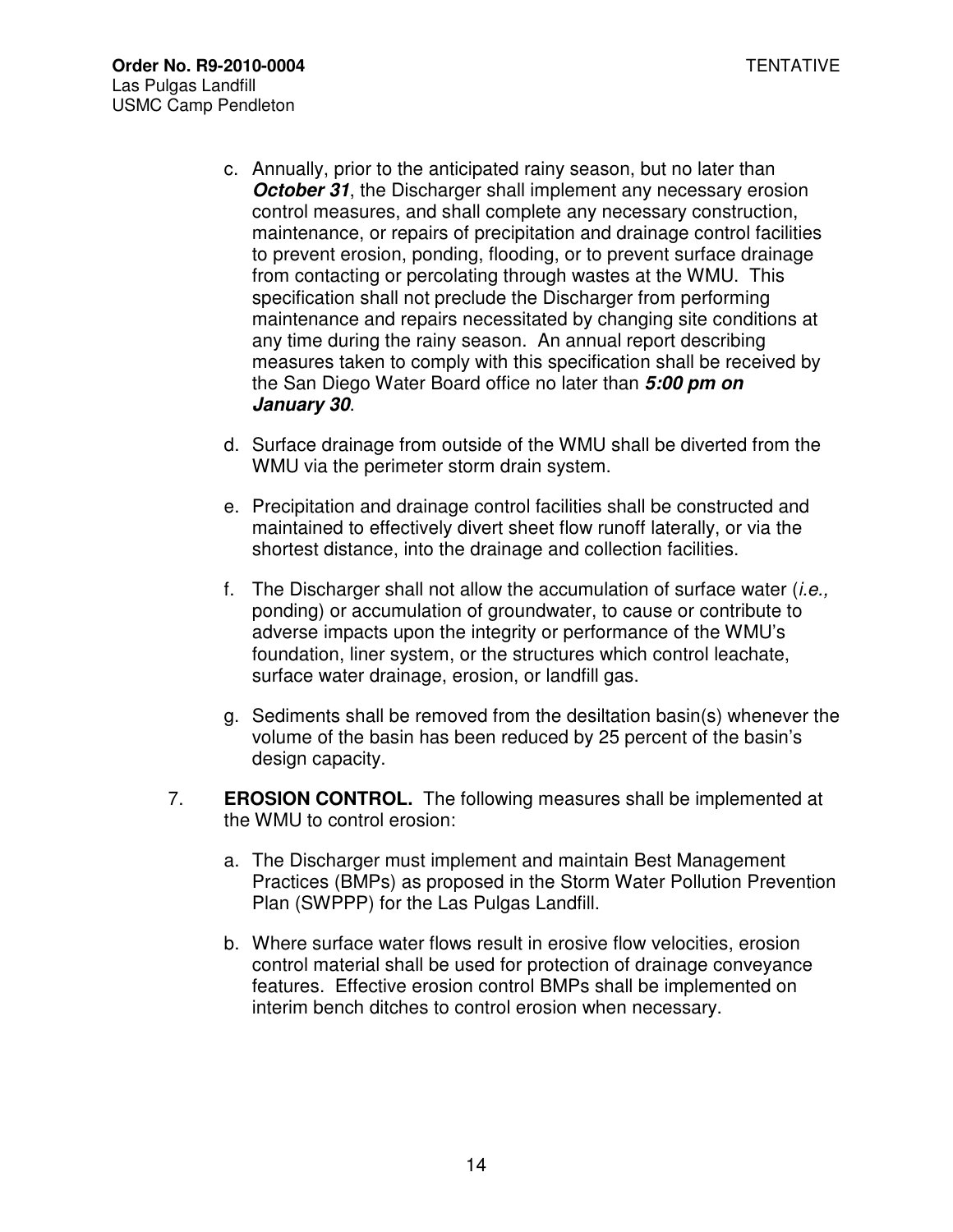- c. Where high surface water flow velocities occur at terminal ends of downchutes or where downchutes cross the landfill cover access roads, effective erosion control and surface water conveyance BMPs shall be implemented by the Discharger.
- d. All areas, including surface drainage courses shall be maintained to minimize erosion.
- e. The landfill cover shall be maintained to minimize percolation of liquids through wastes.
- 8. **LEACHATE COLLECTION AND REMOVAL SYSTEM.** The following measures shall be implemented for the LCRS at the Las Pulgas Landfill.
	- a. The LCRS shall function without clogging throughout the life of the WMU and the post-closure maintenance period. The Discharger shall perform annual testing of the LCRS to demonstrate proper operation. Results of the annual testing shall be compared with earlier tests made under comparable conditions [pursuant to CCR Title 27, section 20340(d)].
	- b. Leachate production from the LCRS shall not exceed 85 percent of the design capacity of the LCRS or sump pump. If leachate generation exceeds this value, and/or if the depth of fluid in the LCRS sump exceed 24 inches, then the Discharger shall immediately cease the discharge of sludge and other high-moisture wastes to the WMU, and shall notify the San Diego Water Board in writing within **seven days**. Notification shall include a timetable for a corrective action necessary to reduce leachate production.
	- c. The depth of fluid in any LCRS sump shall be kept at or below six inches, the minimum needed to ensure efficient pump operation.
	- d. Landfill leachate shall be discharged to an appropriate onsite and/or offsite liquid waste management facility in compliance with all applicable federal, State and local requirements.

## **E. LANDFILL CONSTRUCTION SPECIFICATIONS**

1. **PRECIPITATION AND DRAINAGE CONTROL.** At a minimum, the precipitation and drainage control system shall be constructed to accommodate precipitation from a 24-hour storm even, with a 100-year return frequency [per CCR Title 27, section 20260(c) and Table 4.1: Title 27 – Construction Standards for Units]. All diversion and drainage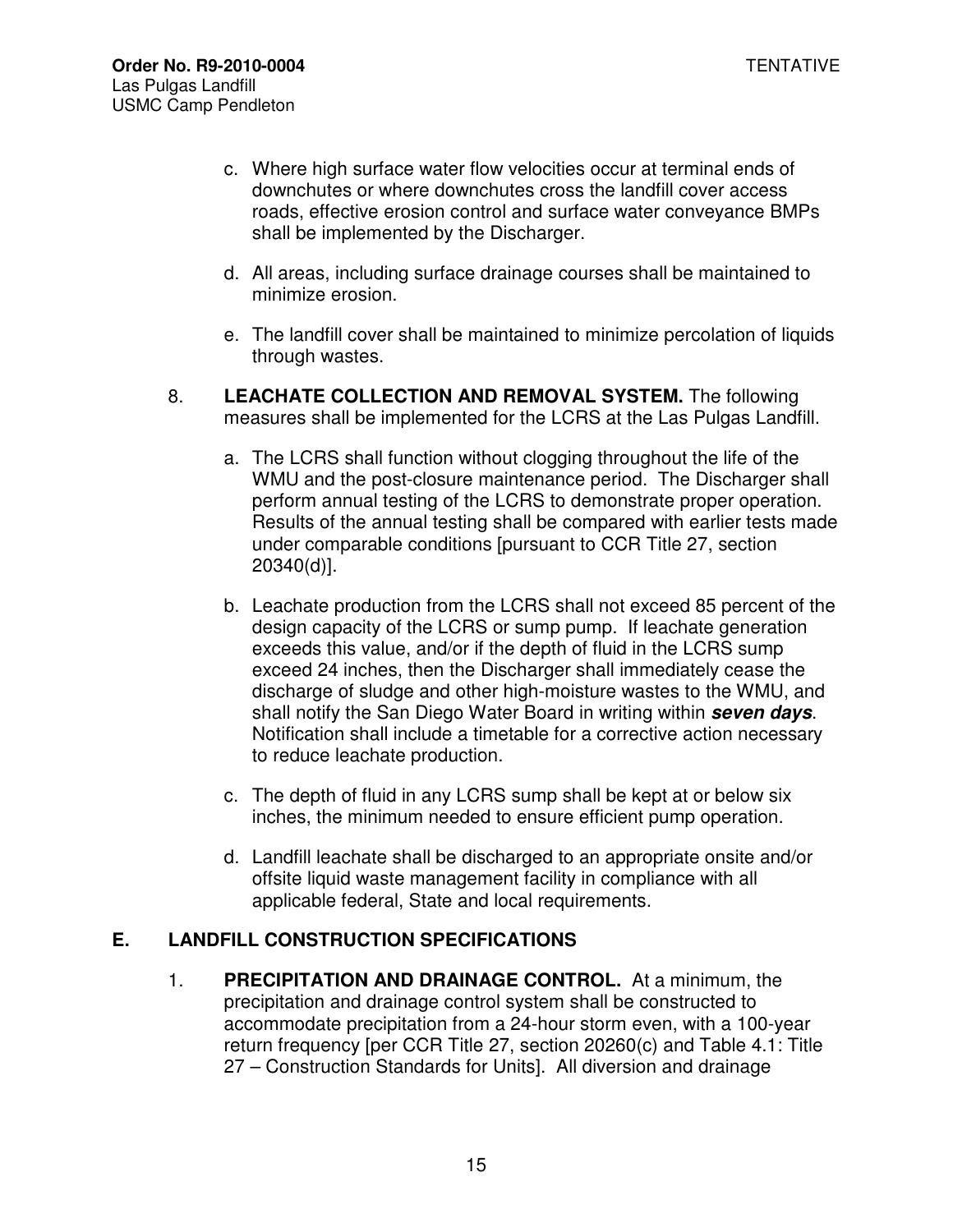facilities shall be designed, constructed, and maintained to take into account the following:

- a. The expected final contours for closed portions of the WMU, including the planned drainage pattern;
- b. The drainage pattern for operating WMUs at any given time;
- c. The possible effects of the WMU's drainage patter on, and by, the regional watershed; and
- d. The design capacity of the drainage systems of downstream and adjacent properties by providing for the gradual release of retained water downstream in a manner that does not exceed the expected peak flow rate at the point of discharge as if the WMU were not constructed.
- 2. **SUBDRAIN.** The bottom liner system of the WMU shall be underlain by a subdrain collection system consisting of a collection trench lined with an 8-ounce geotextile and filled with gravel. The gravel shall be designed to prevent clogging over the service life of the subdrain system and protect the integrity of the liner system during the operating life, closure and postclosure maintenance period of the WMU. The Discharger shall collect and test subdrain effluents for waste constituents and manage the effluent in compliance with all applicable federal, state, and local requirements.
- 3. **LINER MATERIALS.** Materials used to construct liners shall have appropriate physical and chemical properties to ensure containment of discharged wastes over the operating life, closure, and post-closure maintenance period of the WMU.
- 4. **SLOPE STABILITY.** The following measures shall be implemented to maintain slope stability at the WMU:
	- a. All landfill units, including the foundation, final slopes and containment systems, shall be designed and constructed to withstand the maximum probable earthquake (MPE) without damage to the foundation, waste containment structures, or to the structures which control leachate, surface drainage, erosion, or landfill gas.
	- b. All interim cut and/or fill slopes shall be designed, constructed and maintained to prevent adverse impacts upon the integrity or performance of the WMU's foundation, liner system, waste containment structures, or the structures which control leachate, surface drainage, erosion, or landfill gas.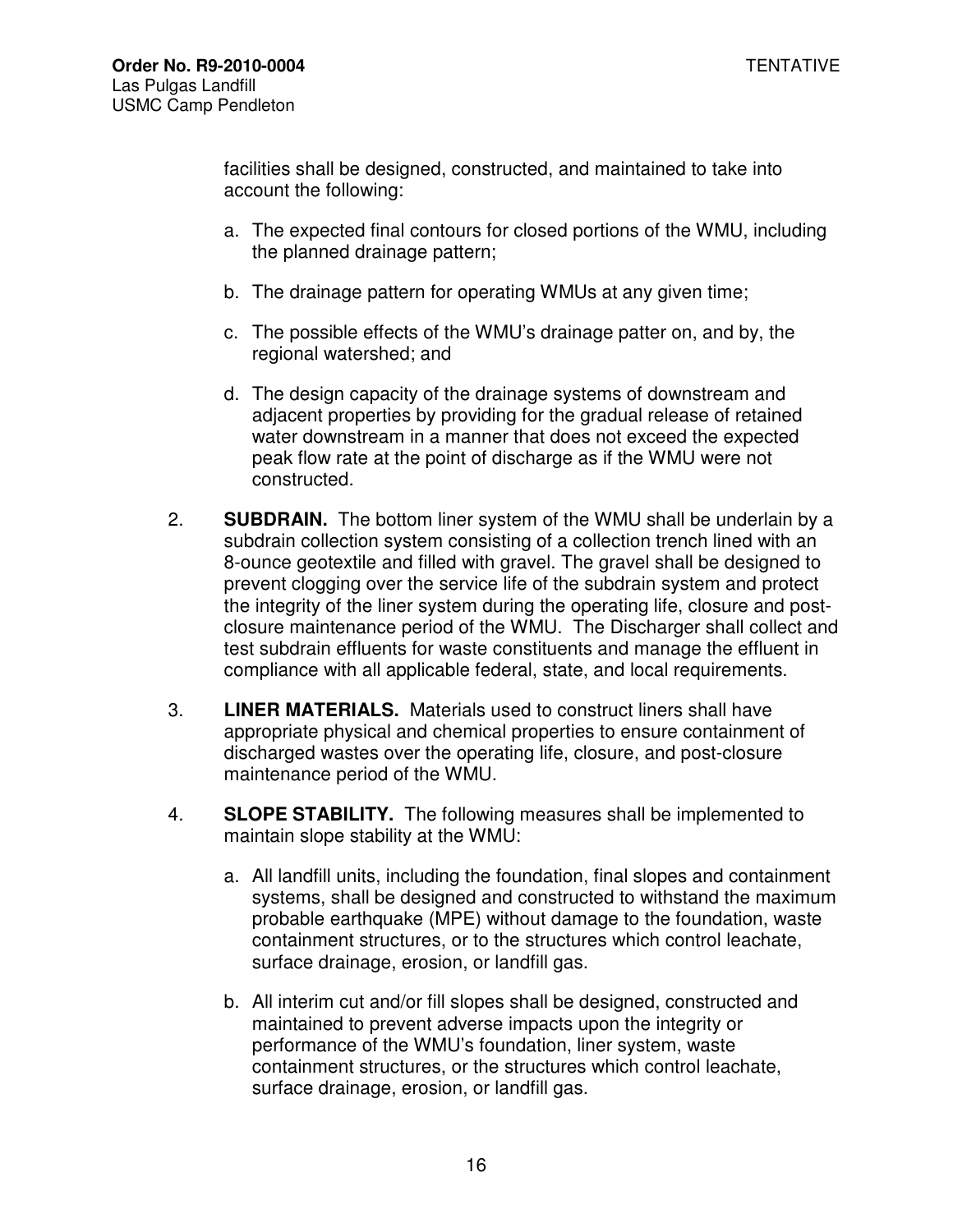- c. The design of temporary cut and/or fill slopes shall be approved by a California registered civil engineer, or a certified engineering geologist [CCR Title 27, section 20310(e)]. All temporary cut and/or fill slopes shall be designed, constructed and maintained to prevent slopes from adversely impacting the integrity or performance of the structures which control leachate, surface drainage, erosion, or gas. All temporary slopes must comply with this specification throughout the range of weather and hydrogeological conditions experienced during the existence of the temporary slope.
- d. The Discharger shall design, construct, and maintain all containment structures so they are capable of containing wastes, waste constituents, and degradation products of wastes so as to prevent degradation of waters of the state, as a result of discharging waste into the WMU.
- e. All final cut and fill slopes must be designed to have a minimum dynamic factor of safety of at least 1.5 or meet the alternative design requirements promulgated by CCR Title 27, section 21750(f)(5).
- f. The WMU slopes shall not exceed a horizontal-to-vertical ratio of 1.5:1, without benching, to ensure slope stability. Other areas with slopes greater than ten percent, surface drainage courses, and areas subject to erosion by wind or water shall be designed and constructed to prevent such erosion.
- 5. **FOUNDATION/SUBGRADE.** The following measures shall be implemented to maintain the integrity of the foundation/subgrade of the WMU:
	- a. The WMU shall have a foundation or base capable of providing support for the structures and capable of withstanding hydraulic pressure gradients to prevent failure or settlement, compression, or uplift and all effects of ground motions resulting from the MCE as certified by either a registered civil engineer or a certified engineering geologist in accordance with CCR Title 27, section 20240(d).
	- b. The subgrade shall be rolled to a smooth and level surface. The surface of the subgrade shall be free of stones greater than 0.5-inch in diameter, organics, and other deleterious material.
- 6. **LINER SYSTEM.** The following measures shall be implemented to maintain the integrity of the liner system at the WMU: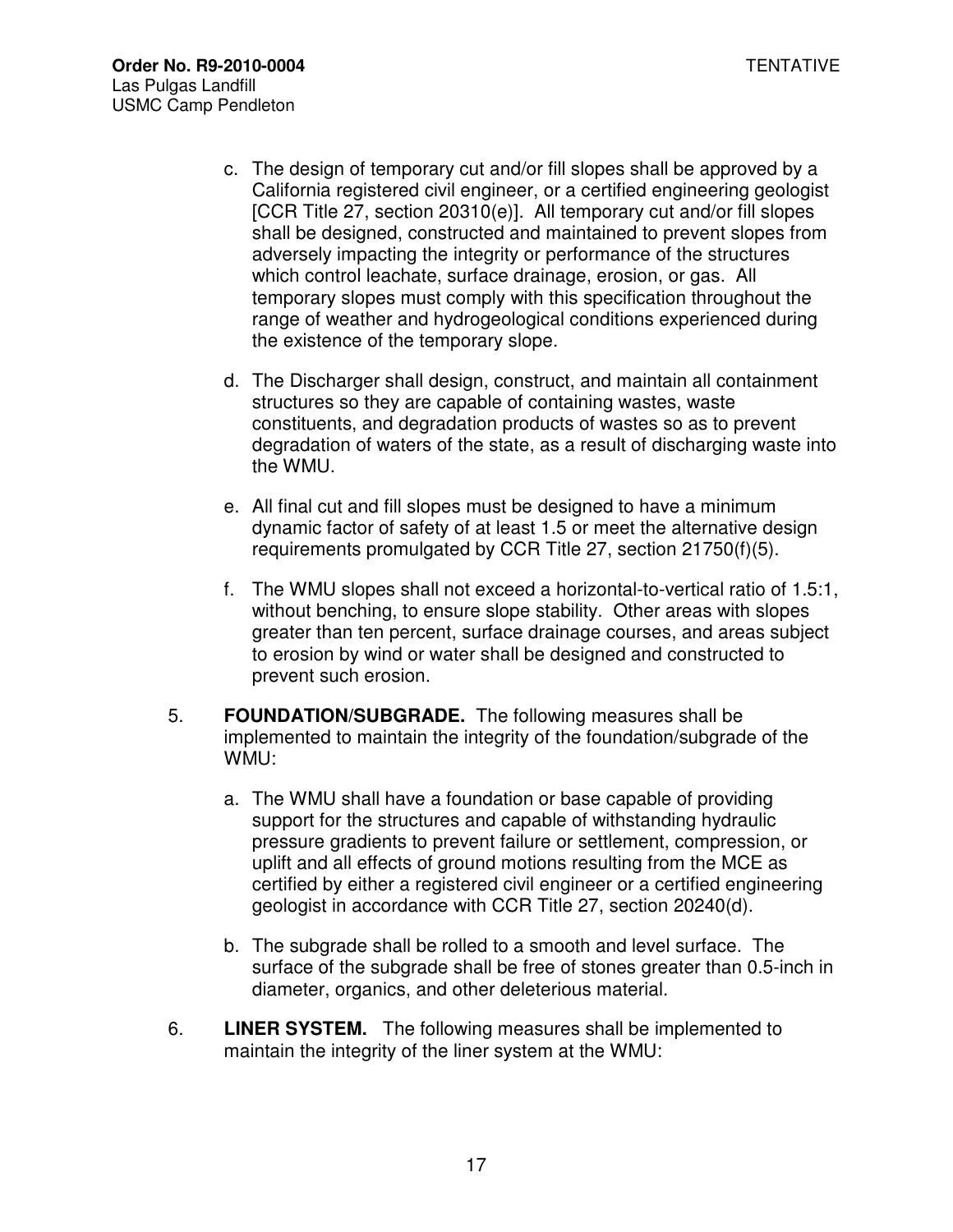- a. **The engineered alternative liner used for sideslope areas** (e.g., "steep sections with gradients greater than 5:1) shall consist of the components contained in Finding No. 11.a of this Order. The 24-inch thick low permeability layer shall be installed in such a manner that ensures complete long-term coverage of underlying subgrade materials. The geomembrane shall also provide complete coverage on the surface of the underlying liner system components.
- b. **The engineered alternative liner used for the bottom of the WMU**  (and sideslopes with gradients less than 5:1) shall consist of the components contained in Finding No. 11.a of this Order. The 24-inch thick low permeability layer shall be installed in such a manner that ensures complete long-term coverage of underlying subgrade materials. The geomembrane shall provide complete coverage on the surface of the underlying liner system components.
- c. Pursuant to CCR Title 27, section 20330(d), the Discharger shall ensure that the required liner system covers all natural geologic materials that are likely to be in contact with waste (including landfill gas or leachate).
- d. The Discharger shall ensure that the junction(s) between the bottom liner system components and sideslope liner system components (at the base of the slopes), the junction between the sideslope liner system and the anchor trenches/tie-downs (at the top of the slopes), and junctions between adjacent panels of geosynthetic materials are constructed in a manner that do not:
	- i. Provide a pathway for the migration and release of wastes, waste concstituents, or degradation products (leachate, landfill gas, etc.); or
	- ii. Cause, threaten to cause, or contribute to adverse impacts upon the WMU's ability to contain waste constituents, the integrity and performance of the WMU's foundation, liner system, or the structures which control leachate, surface water drainage, erosion, or gas.
- e. Geomembranes used in the liner system shall meet the following minimum performance requirements:
	- i. Be designed and constructed to contain the fluid, including landfill gas, waste, and leachate as required by CCR Title 27, section 20240 and section 20310, and limit the infiltration of liquid to the greatest extent possible;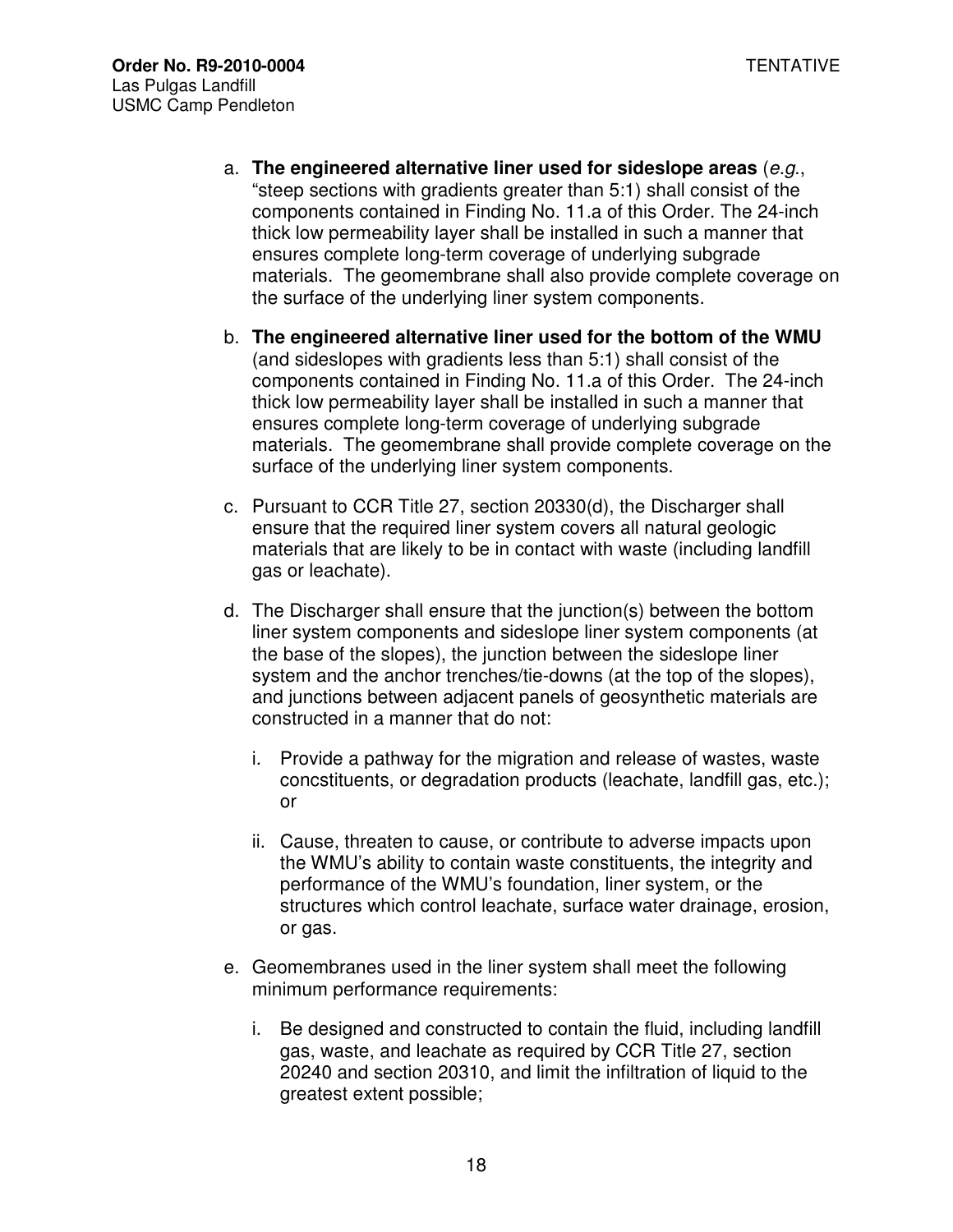- ii. Control landfill gas emissions;
- iii. Be stable under the range of stresses and ambient environmental conditions at the site; and
- iv. Have a service life that extends throughout the post-closure maintenance period and for as long as the wastes pose a potential threat to water quality.
- 7. **CONSTRUCTION QUALITY ASSURANCE/QUALITY CONTROL.** The following measures shall be implemented to ensure that CCR Title 27 construction quality assurance/quality control requirements are achieved:
	- a. The WMU containment structures shall be designed and constructed under the direct supervision of a California registered civil engineer, or a certified engineering geologist [CCR Title 27, section 20324(b)(1) and section 20310(e)], and shall be certified by that individual as meeting the prescriptive standards (except where exempt or approved as an engineered alternative design herein) and performance goals of CCR Title 27. In the case of an engineered alternative, the registered civil engineer or certified engineering geologist must certify that the WMU has been constructed in accordance with approved plans and specifications. All design documents shall include a Construction Quality Assurance Plan (CQA Plan), for the purpose of:
		- i. Demonstrating that the WMU has been constructed according to the specifications and plans approved by the San Diego Water Board; and
		- ii. Providing quality control on the material and construction practices used to construct the WMU and prevent the use of inferior products and/or materials that do not meet the approved design plans and specifications.
	- b. Hydraulic conductivity of soils used in containment structures, as determined through laboratory methods (CCR Title 27, section 20320), shall be confirmed using applicable field-testing methods (CCR Title 27, section 20324 et seq.) and the results shall be submitted to the San Diego Water Board in the final CQA Report, prior to the placement of waste in the WMU.
	- c. After completing installation of the LCRS gravel and operations layer, the Discharger shall: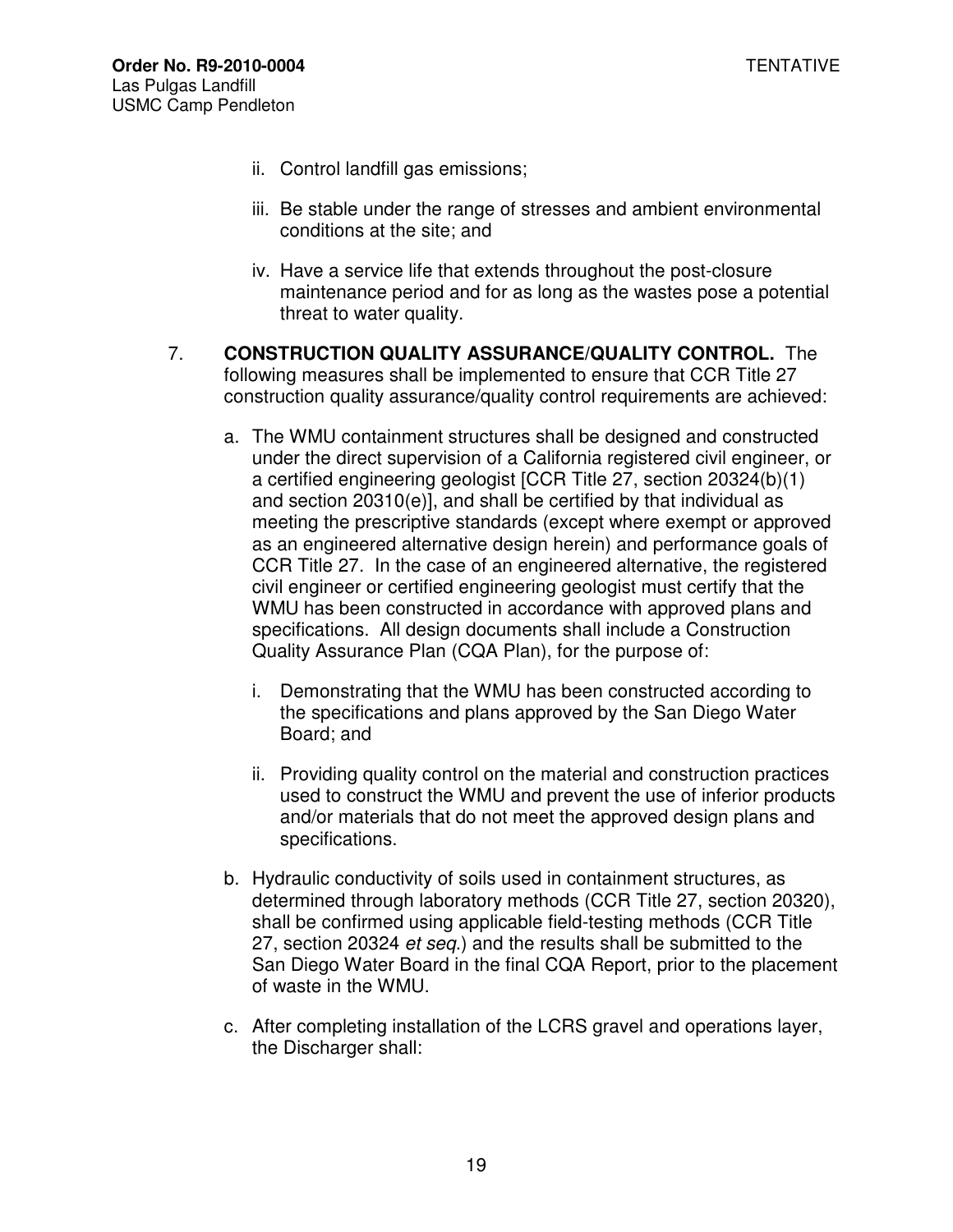- i. Complete an electrical leak location survey (ELLS), to check the integrity of all bottom and sideslope areas covered by the geosynthetic membrane component;
- ii. Take necessary steps to identify and repair all defects located in the geosynthetic membrane component;
- iii. Include the results from the ELLS and any repairs to the geosynthetic membrane in the relevant construction quality assurance report (CQA Report) including: text discussion of field activities; daily logs of defect repairs; results from all testing performed to assess the integrity of patches/repairs made to the geosynthetic membrane; supporting photographs of all defective areas and repairs made to the geosynthetic membrane component; and a separate site plot plan indicating the location(s) of all defects/repairs performed for each geosynthetic membrane layer. These site plot plans shall be made to the same scale to facilitate comparison between geosynthetic membrane layers.
- d. The Discharger must provide the San Diego Water Board with an acceptable CQA Report, including a technical demonstration that the proposed sideslope liner design can be constructed and remain stable and functional on: (1) the interior cut slopes of the WMU and (2) in areas where the composite liner overlaps wastes in the legacy area (pre-1993) of the landfill.
- e. A technically qualified third party, independent of both the Discharger and the construction contractor, shall perform all the construction quality assurance monitoring and testing during the construction of the liner system. The third party shall certify that the liner system was constructed in compliance with all applicable plans and engineering specifications.
- 8. **LEACHATE COLLECTION AND REMOVAL SYSTEM.** The following measures shall be implemented to ensure proper construction of the LCRS for the WMU:
	- a. All containment systems shall include a LCRS that shall effectively convey all leachate that reaches the liner, to a lined sump or other lined collection area.
	- b. Materials used to construct the LCRS shall have appropriate physical and chemical properties to ensure the required transmission of leachate/liquid over the operational life of the WMU and throughout the post-closure maintenance period.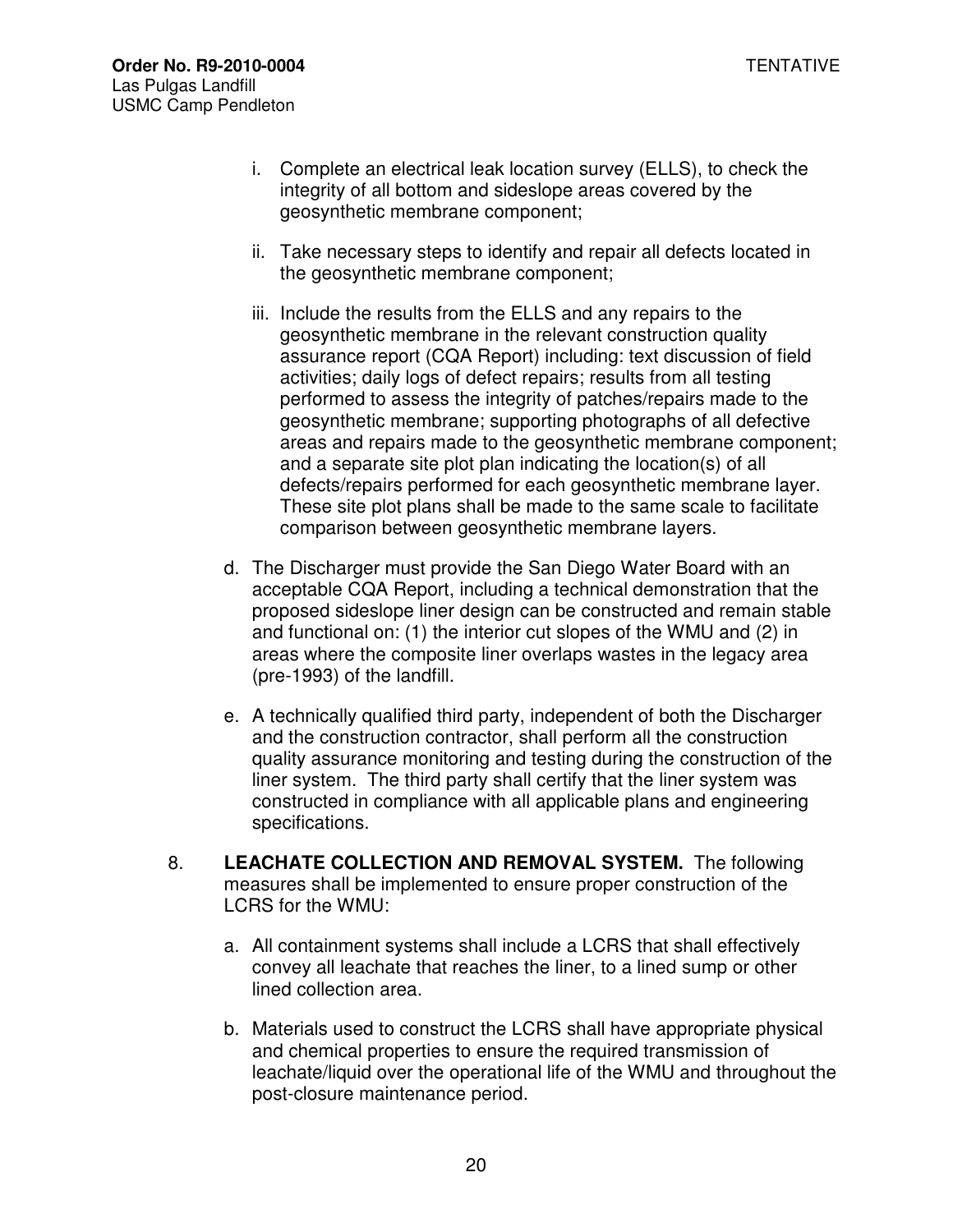c. The LCRS shall be designed, constructed, and maintained to collect twice the anticipated daily volume of leachate generated by the WMU, and to ensure that there is no build-up of hydraulic head on the underlying liner [per CCR Title 27, section 20340(c)].

# 9. **OPERATIONS LAYER.**

- a. The Operations layer shall meet the following minimum requirements:
	- i. Be free of debris, roots, scrap material, asphalt, concrete, vegetation, untreated refuse, and other deleterious, or objectionable material.
	- ii. Be comprised of gravel, sands, clays, and/or silts, and have a minimum lab permeability of 0.01 cm/s.
	- iii. May not contain asphalt, concrete, limestone or other material that could adversely react with landfill leachate.
- b. A 6-ounce nonwoven geotextile fabric layer shall be installed over the primary LCRS gravel on the bottom, prior to placement of the operations layer.

## 10. **LANDFILL COVER.**

- a. WMUs with intermediate cover (as defined in CCR Title 27, section 20700), which have been/will be exposed for longer than two years from the time the intermediate cover was installed, shall have a minimum of two-feet of soil cover maintained over the landfill unit. All intermediate cover(s) shall be designed and constructed to minimize percolation of liquids through wastes pursuant to CCR Title 27, section 20705.
- b. The Discharger may use the following alternative daily covers (ADC) for the WMU, provided the use of ADC is approved by the Local Enforcement Agency (LEA), and the use of that material does not create or contribute to conditions of pollution or nuisance:
	- i. Geosynthetic blankets; or
	- ii. Processed green wastes.
- c. The Discharger may propose the use of other ADC materials, pursuant to CCR Title 27, section 20690 et seq. The Discharger must demonstrate that any proposed ADC materials meet the performance requirements of CCR Title 27, section 20705(b) and the minimum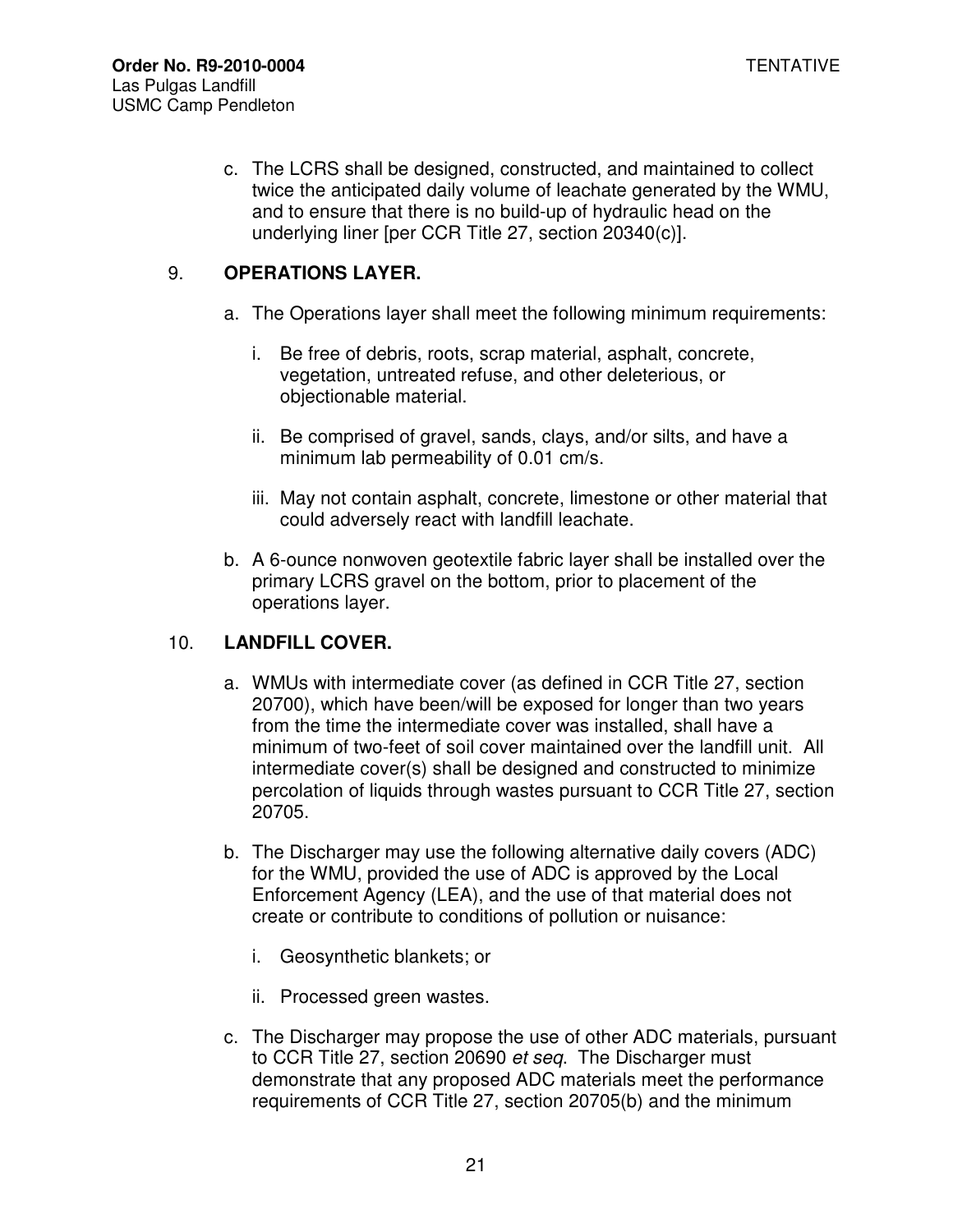requirements of CCR Title 27, section 20705(e). The San Diego Water Board and the LEA must approve the use of any additional ADC, before the Discharger uses it at the Las Pulgas Landfill.

## **F. CLOSURE AND POST-CLOSURE SPECIFICATIONS.**

- 1. The closure of the Las Pulgas Landfill shall be in accordance with CCR Title 27, Chapter 3, Subchapter 5, Articles 1 and 2, section 21710(d), and conducted by, or under the direct supervision of, a California registered civil engineer or certified engineering geologist.
- 2. At closure, the Las Pulgas Landfill shall receive a final cover, which will be designed and constructed to function with minimum maintenance, and shall consist of, at a minimum, a two-foot thick foundation layer (which may contain waste materials), overlain by a two-foot thick clay liner having a permeability of 1 x 10 $\degree$  cm/s or less, overlain by a one-foot vegetation layer or an engineered equivalent final cover approved by the San Diego Water Board pursuant to CCR Title 27, section 20800(b) and (c).
- 3. At closure, the Las Pulgas Landfill shall be graded to achieve a three percent grade on slopes and the cover shall be maintained to prevent ponding and infiltration.
- 4. Cover materials shall be graded to divert precipitation from the WMU, to prevent ponding of surface water over wastes, and to resist erosion as a result of precipitation events with a return frequency specified in this Order. Any drainage layer in the final cover shall be designed and constructed to intersect with the final drainage system for the WMU in a manner promoting free drainage from all portions of the cover [per CCR Title 27, section 20365(f)].
- 5. The post-closure maintenance period shall continue until the San Diego Water Board determines that the remaining wastes in the WMU no longer have the potential to threaten water quality [pursuant to CCR Title 27, section 20950(a)(1)].
- 6. Vegetation used at the site shall be selected to require minimum irrigation and maintenance, and shall not impair the integrity of the landfill cover or containment structures, and meet the requirements of CCR Title 27, section 21090(a)(3)(A)(1).
- 7. The Discharger shall comply with all applicable requirements of CCR Title 27, Subchapter 5, Article 2 for Closure and Post-Closure maintenance of the Las Pulgas Landfill.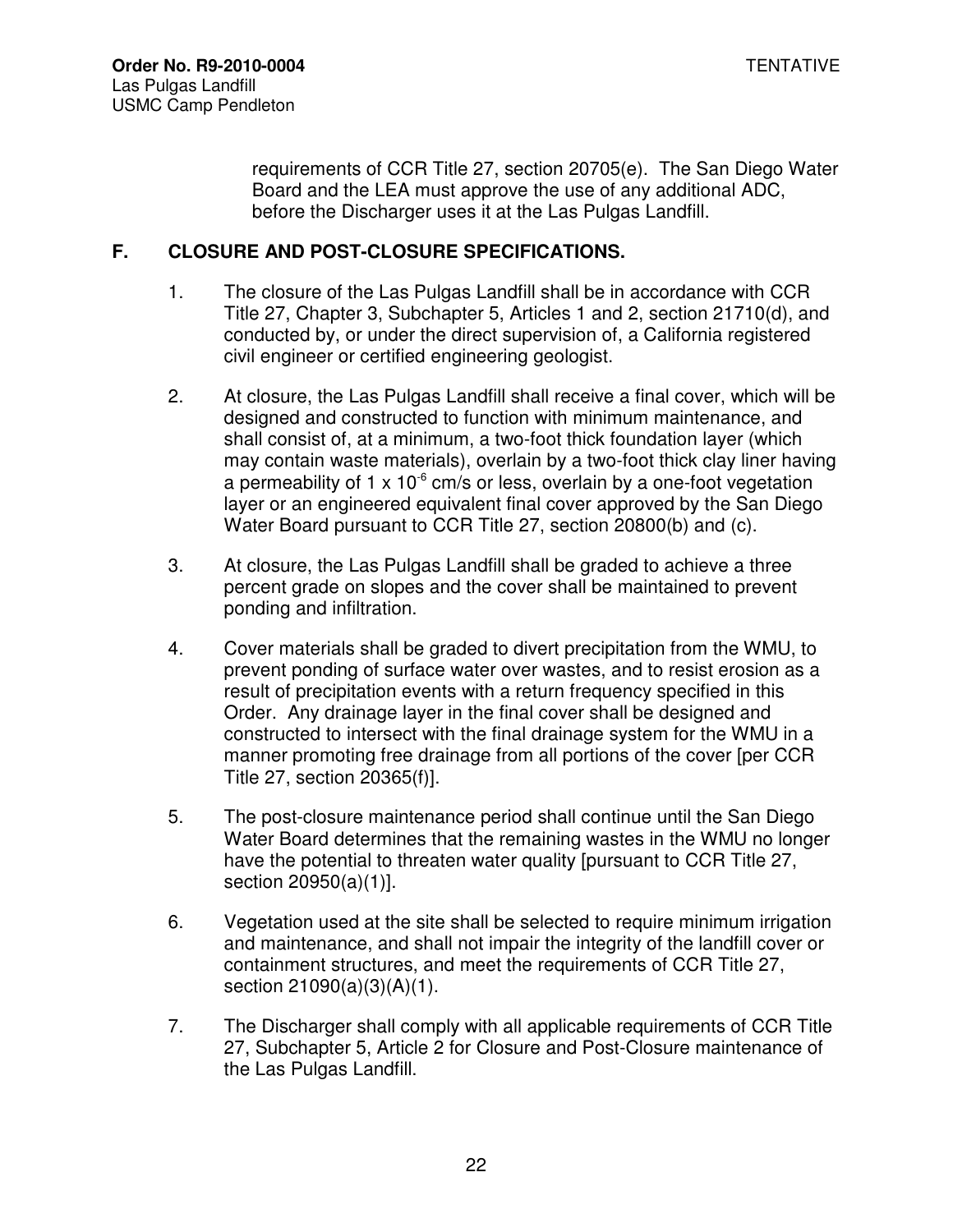#### **G. PROVISIONS**

- 1. **GENERAL PROVISION.** The wastes discharged at the Las Pulgas Landfill shall not cause or contribute to a condition of pollution, contamination, or nuisance, as defined by section 13050 of the Water Code.
- 2. **DUTY TO COMPLY.** Any noncompliance with this Order constitutes a violation of the Water Code and is grounds for: (a) enforcement action, and (b) termination, revocation and re-issuance, or modification of this Order.
- 3. **CORRECTIVE ACTION.** The Discharger shall take all reasonable steps to minimize or correct any adverse impact on the environment resulting from noncompliance with this Order, including such accelerated or additional monitoring as may be necessary to determine the nature and impact of the noncompliance.
- 4. **FINANCIAL ASSURANCES FOR CLOSURE, POST-CLOSURE AND CORRECTIVE ACTION.** The Discharger provided proof of financial assurances to the San Diego Water Board in the form of a Federal Certification, for closure, post-closure monitoring and maintenance, and for implementation of corrective action in response to a release of waste constituents from the WMU. This information was submitted as part of the 2008 JTD, and meets the requirements of CCR Title 27, section 22205.

Initially, the Discharger established financial assurances in the minimum amount of **\$26,378,020**. These financial assurances shall cover the costs estimated for closure, post-closure maintenance, and corrective actions for the reasonably foreseeable releases from the WMUs at the Las Pulgas Landfill:

| Task                                                                | <b>Estimated Cost</b> | <b>Source Of Estimate</b>                    |
|---------------------------------------------------------------------|-----------------------|----------------------------------------------|
| Closure                                                             | \$18,608,000          | JTD (2008) Volume 3,<br>Appendix J, Table 2  |
| Post-Closure<br>Maintenance and<br>Monitoring                       | \$7,531,300           | JTD (2008), Volume 3,<br>Appendix J, Table 3 |
| <b>Corrective Actions for</b><br>reasonably foreseeable<br>releases | \$238,720             | JTD (2008), Volume 3,<br>Appendix J, Table 1 |
| Total $=$                                                           | \$26,378,020          |                                              |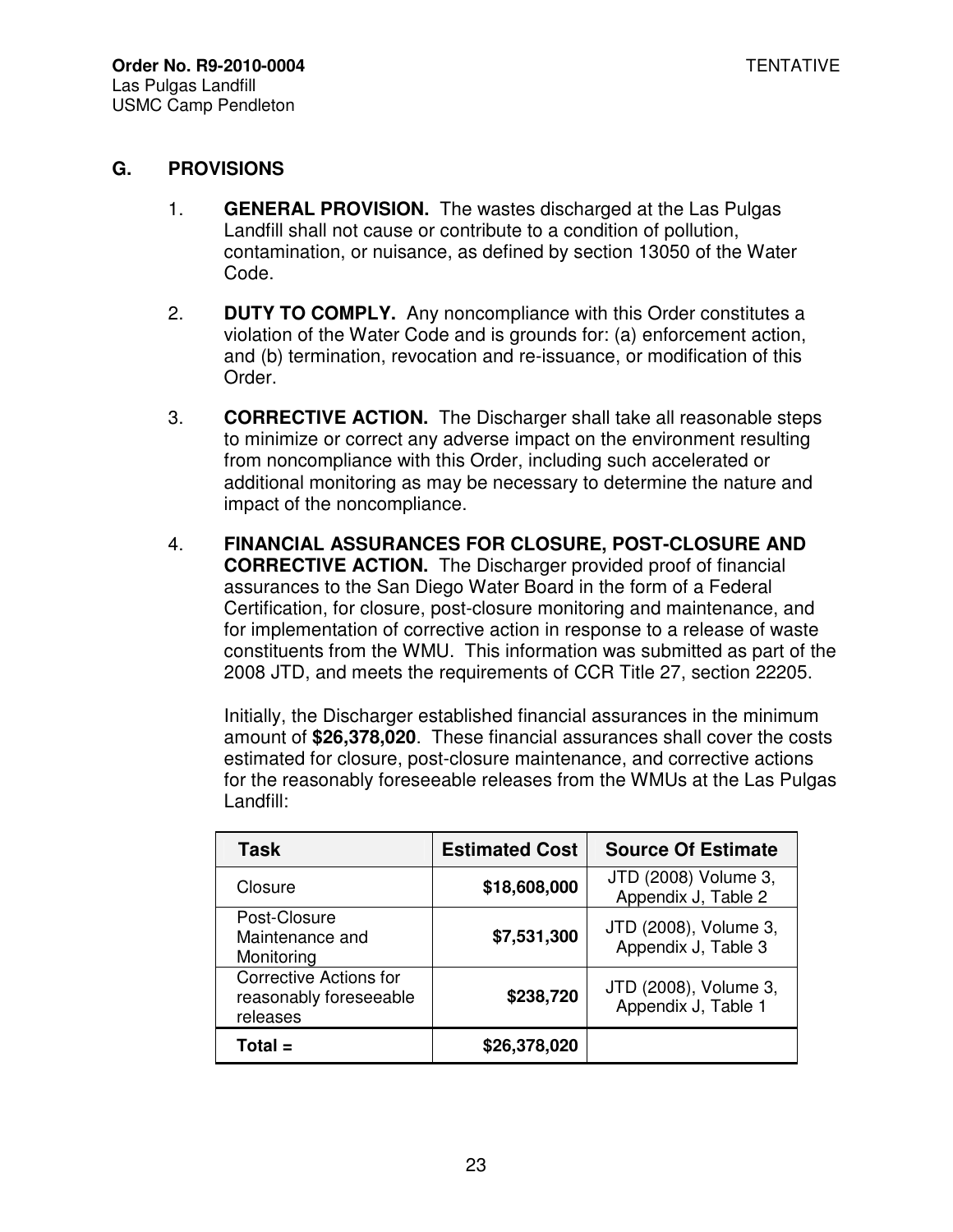The Discharger shall update the financial assurances, every five years, to ensure that adequate funds are available, to cover the cost of closure, post-closure monitoring and maintenance, and corrective actions in response to a reasonably foreseeable release from the Las Pulgas Landfill.

The Discharger shall ensure that its selected financial assurances instrument meets the following minimum criteria:

- a. If the Discharger does not file the federal certification with the CalRecycle, in accordance with CCR Title 27, section 22250, then the Discharger is required to comply with applicable financial assurance requirements of CCR Title 27, section 22212(a) by ensuring that the funds associated with the financial assurances, established pursuant to Finding No. 23 of this Order, can be made directly available to the San Diego Water Board when it finds that the Discharger has failed or refuses to implement closure, post-closure monitoring and maintenance, or corrective actions in response to a reasonable foreseeable release from the Las Pulgas Landfill. Financial assurance instruments that do not provide the San Diego Water Board direct access to funds are unacceptable.
- b. The amount of the financial assurances are regularly updated, at least every five (5) years, to ensure that adequate funds are available for implementation of closure, post-closure monitoring and maintenance, or corrective action.

When the Discharger notifies the San Diego Water Board of a transfer of ownership (per **Provision G. 7** and **Reporting Requirement H.7**), the notification shall include a proposed schedule for the succeeding owner to provide evidence of acceptable financial assurance responsibility to the San Diego Water Board.

- 5. **PROPER OPERATION AND MAINTENANCE.** The Discharger shall, at all times, properly operate and maintain all facilities and systems of treatment and control (and related appurtenances) which are installed or used by the Discharger to achieve compliance with conditions of this Order. Proper operation and maintenance includes effective performance, adequate laboratory and process controls including appropriate quality assurance procedures.
- 6. **REVISION OF WASTE DISCHARGE REQUIREMENTS.** This Order may also be modified, revoked and reissued, or terminated for cause including, but not limited to, the following: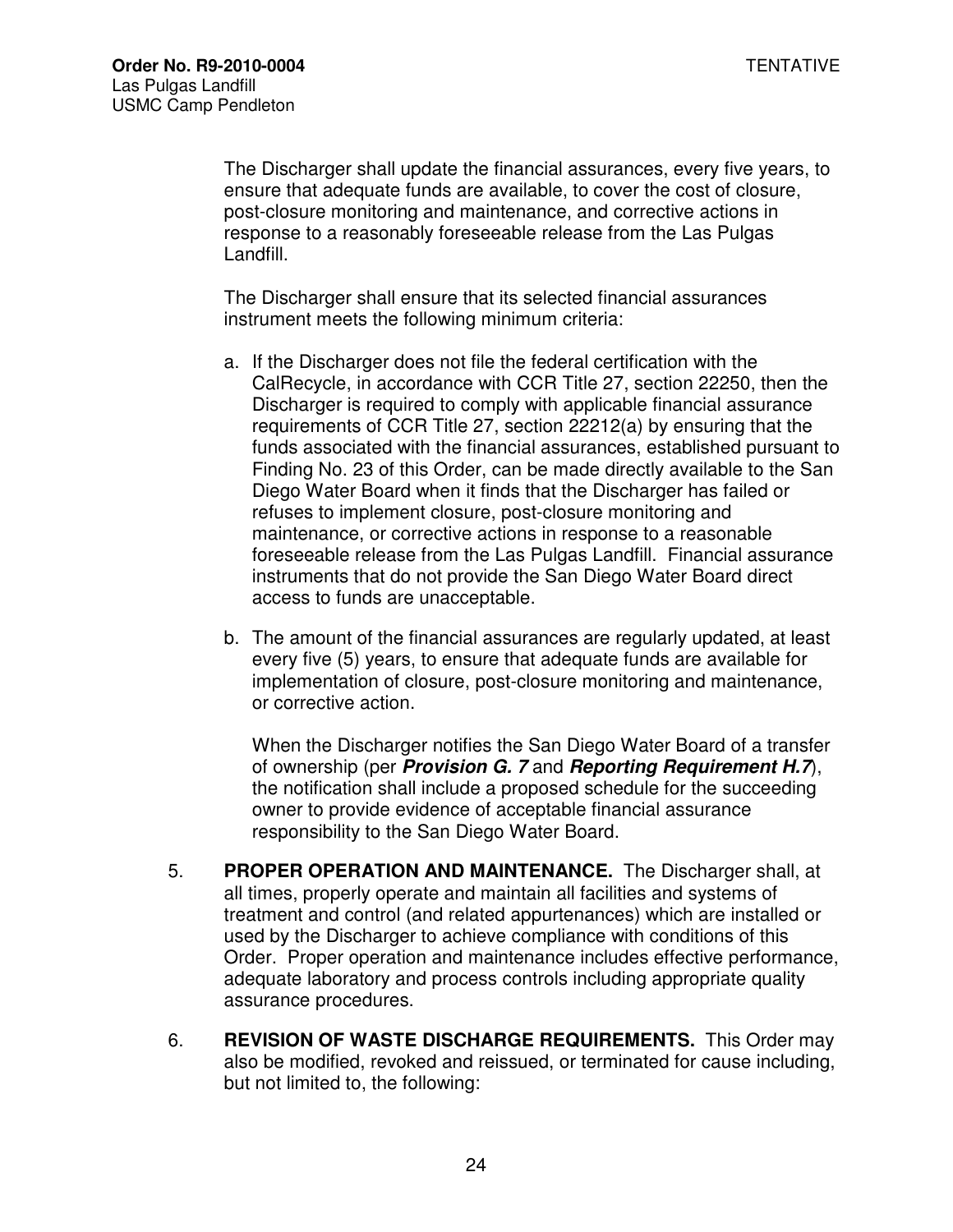- a. Violation of any terms or conditions of this Order;
- b. Obtaining this Order by misrepresentation or failure to disclose fully all relevant facts;
- c. A change in any condition that requires a temporary or permanent modification, reduction, or elimination of the authorized discharge; or
- d. A material change in the discharge of wastes into the WMU.

The filing of a request by the Discharger for the modification, revocation and re-issuance, or termination of this Order or notification of planned changes or anticipated noncompliance does not stay any condition of this Order.

- 7. **CHANGE IN OWNERSHIP.** This Order is not transferable to any person except after notice to the San Diego Water Board. The San Diego Water Board may require modification or revocation and re-issuance of this Order to change the name of the Discharger and incorporate such other requirements as may be necessary under the Water Code. The Discharger shall submit notice of any proposed transfer of this Order's responsibility and coverage under Reporting Requirement H.7. The Discharger shall also inform the transferee of the status of the Discharger's annual fee account.
- 8. **PROPERTY RIGHTS.** This Order does not convey any property rights of any sort of any exclusive privileges. The requirements prescribed herein do not authorize the commission of any act causing injury to persons or property, nor protect the Discharger from liability under federal, State, or local laws, nor create a vested right for owner and operator to continue the regulated activity.
- 9. **ENTRY AND INSPECTION.** Under the authority of Water Code section 13267, the Discharger shall allow the San Diego Water Board, or an authorized representative upon the presentation of credentials and other documents as may be required by law, to:
	- a. Enter upon the Discharger premises where a regulated facility or activity is located or conducted, or where records must be kept under the conditions of this Order;
	- b. Have access to and copy, at reasonable times, any records that must be kept under the conditions of this Order;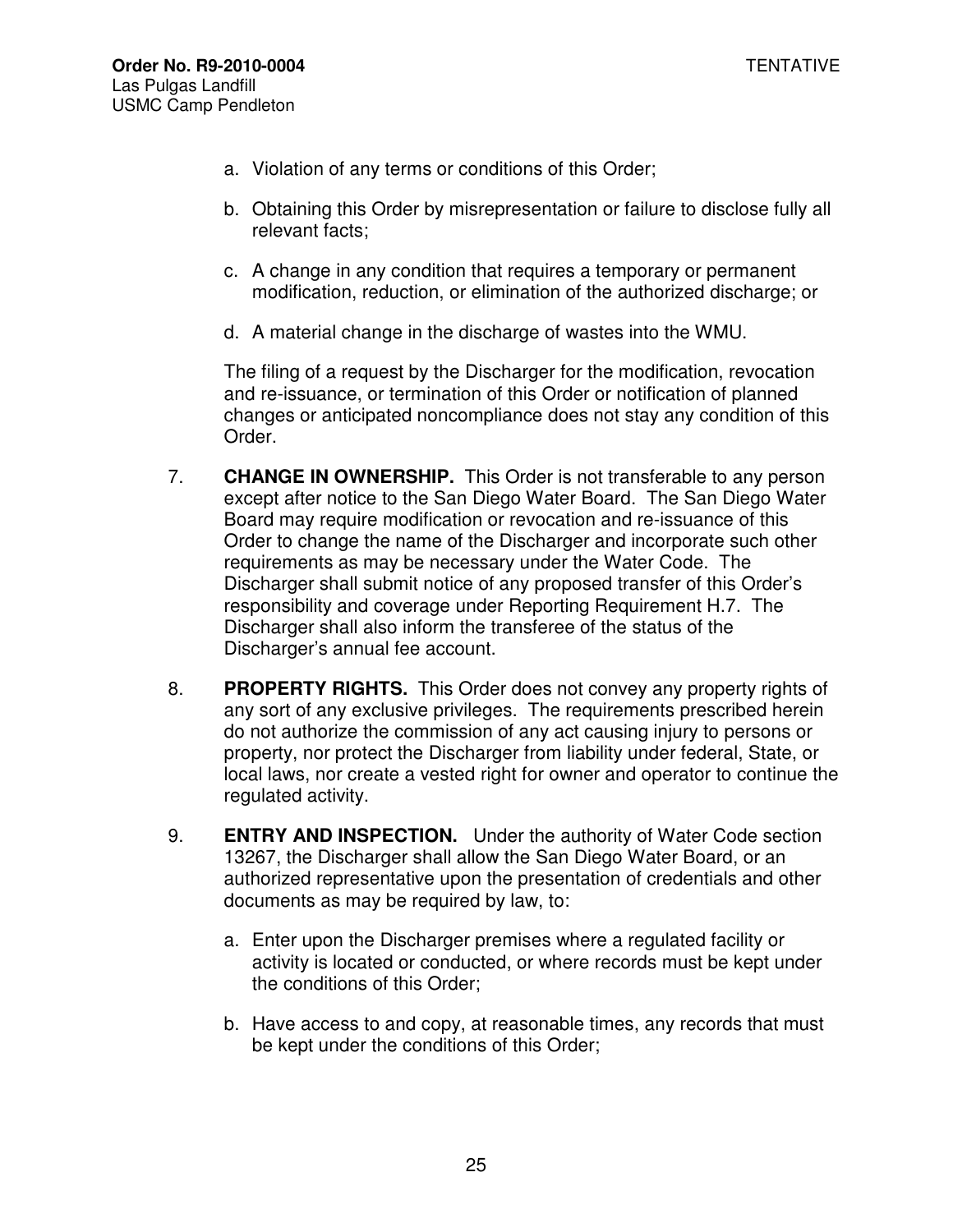- c. Inspect at reasonable times, any facilities, equipment (including monitoring and control equipment), practices, or operations regulated or required under this Order;
- d. Sample or monitor at reasonable times, for the purposes of assuring compliance with this Order, or as otherwise authorized by the Water Code, any substances or parameters at any location; and
- e. To photograph or videotape any structures, facilities, activities, or other conditions that could result in adverse impacts to water quality and that are pertinent to compliance with this Order.
- 10. **REPOSITORY FOR WASTE DISCHARGE REQUIREMENTS.** A complete and correct copy of this Order shall be maintained at the facility, and shall be available to operating personnel at all times.
- 11. **SEVERABILITY.** The provisions of this Order are severable, and if any provision of this Order, or the application of any provision of this Order to any circumstance, is held invalid, the application of such provision to other circumstances, and the remainder of this Order, shall not be affected thereby.
- 12. **DISCHARGE OF DECOMMISSIONED MATERIALS.** A moratorium on the disposal of material from decommissioned sites into Class III and unclassified waste management units is established under Executive Order D-62-02. This moratorium shall remain in effect until both of the following conditions are satisfied:
	- a. Department of Public Health completes its assessment of the public health and environmental safety risks associated with the disposal of decommissioned materials and its regulations setting dose standards for decommissioning take effect; and
	- b. The San Diego Water Board rescinds Cleanup and Abatement Order No. R9-2002-0330.
- 13. **HAZARDOUS SUBSTANCES.** Except for a discharge which is in compliance with these waste discharge requirements, any person who, without regard to intent or negligence, causes or permits any hazardous substance, or sewage, to be discharged in or on any waters of the State, or discharged or deposited where it is, or probably will be, discharged in or on any waters of the State, shall as soon as (a) that person has knowledge of the discharge, (b) notification is possible, and (c) notification can be provided without substantially impeding cleanup or other emergency measures, notify the Office of Emergency Services, the State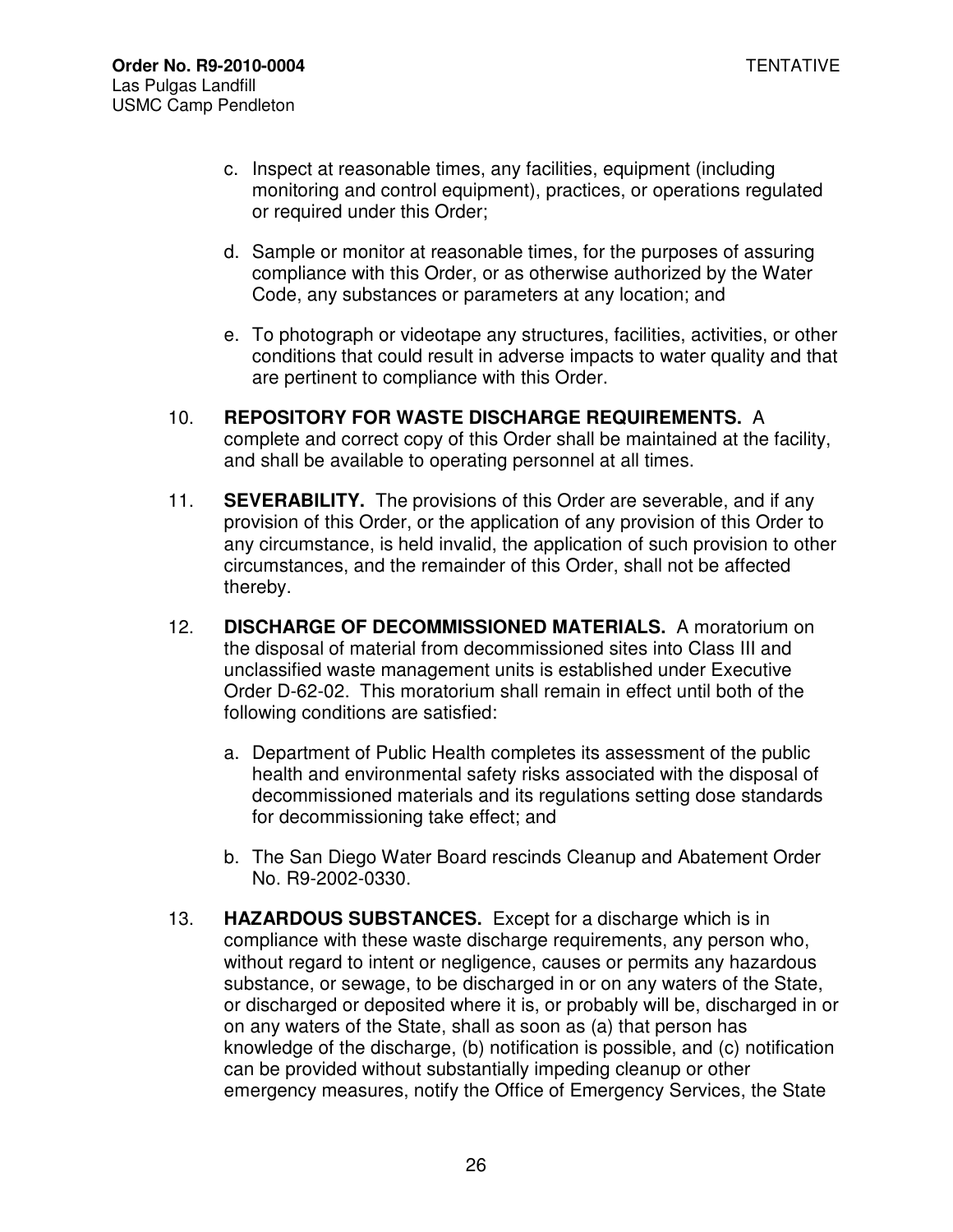Water Board, or the San Diego Water Board. This provision does not require reporting of any discharge of less than a reportable quantity as provided under section 13271 subdivision (f) and (g) of the Water Code, unless the Discharger is in violation of a prohibition in the applicable Water Quality Control Plan [Water Code section 13271(a)]. This provision does not authorize a violation of the federal Clean Water Act section 301 or Water Code section 13260.

- 14. **PETROLEUM RELEASES.** Except for a discharge which is in compliance with these waste discharge requirements, any person who, without regard to intent or negligence, causes or permits any petroleum product to be discharged in or on any waters of the State, or discharged or deposited where it is, or probably will be, discharged in or on any waters of the State, shall as soon as (a) that person has knowledge of the discharge, (b) notification is possible, and (c) notification can be provided without substantially impeding cleanup or other emergency measures, notify the Office of Emergency Services, the State Water Board, or the San Diego Water Board. This provision does not require reporting of any discharge of less than 42 gallons, unless the discharge must be reported pursuant to section 311 of the Clean Water Act, or the discharge is in violation of a prohibition in the applicable Water Quality Control Plan [Water Code section 13272]. This provision does not authorize a violation of the federal Clean Water Act section 301 or Water Code section 13260.
- 15. **HAZARDOUS WASTE EXCLUSION PROGRAM.** The Discharger shall implement a hazardous waste exclusion program pursuant to CCR Title 27, section 20870 and CFR Title 40 section 258.20, and comply with any additional load inspection requirements imposed by the LEA with jurisdiction over the facility.
- 16. **DISCHARGES TO NAVIGABLE WATERS.** Any person discharging or proposing to discharge to navigable waters from a point source (except for discharge of dredged or fill materials subject to section 404 of the Clean Water Act and discharges subject to a general National Pollution Discharge Elimination System (NPDES) permit) must file an NPDES permit application with the San Diego Water Board.
- 17. **EFFECTIVE DATE.** This Order becomes effective on the date of adoption by the San Diego Water Board provided that the San Diego Water Board has been notified [pursuant to CCR Title 27, section 21720(d)] of all requisite approvals from all local agencies with jurisdiction to regulate land use, solid waste disposal, air pollution, and to protect public health have approved use of the site for discharges of waste to land.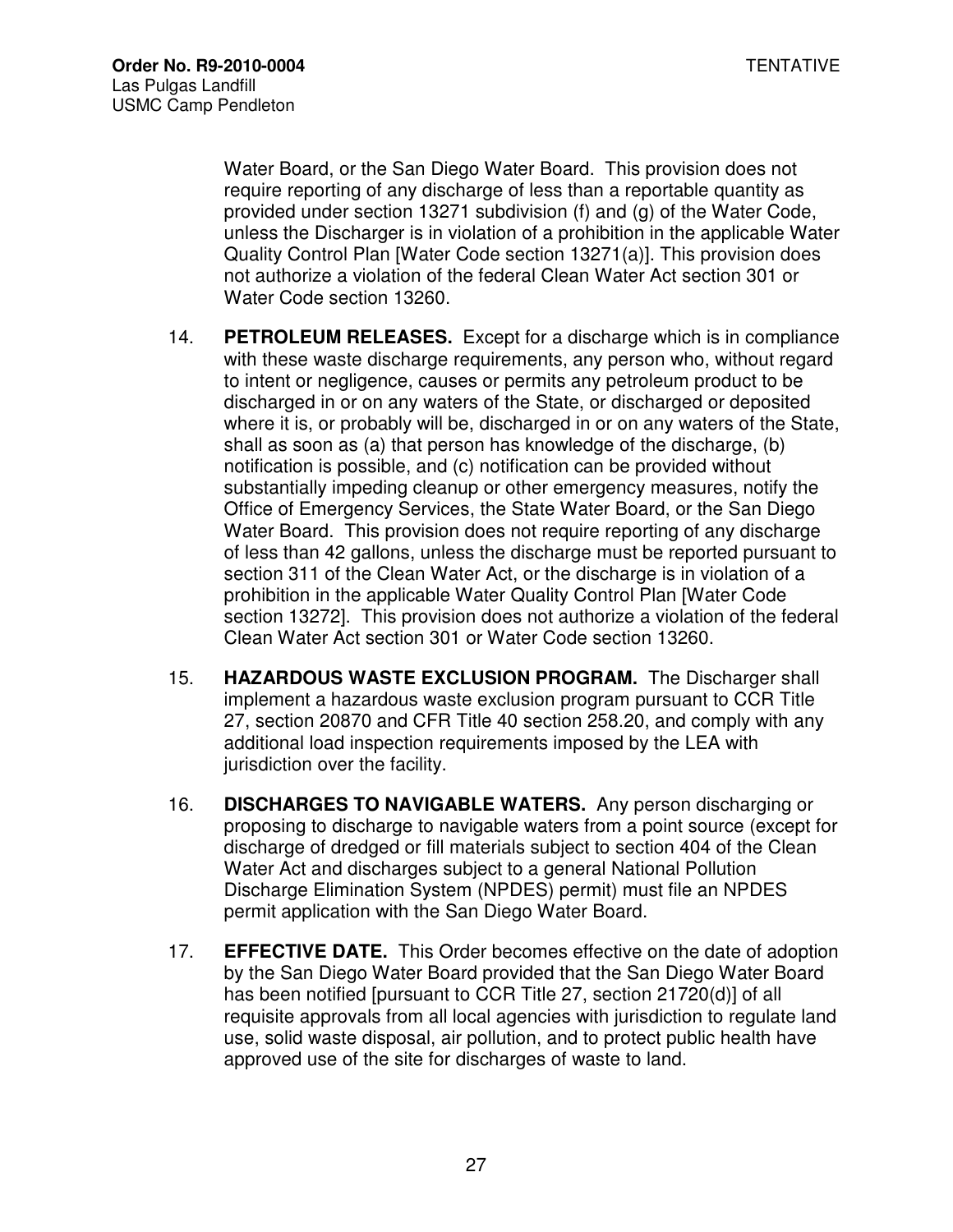#### **H. REPORTING REQUIREMENTS**

- 1. **REPORT OF WASTE DISCHARGE/JOINT TECHNICAL DOCUMENT AMENDMENT.** The Discharger shall file a new Report of Waste Discharge/amendment to the Joint Technical Document at least **120 days** prior to the following:
	- a. An increase in area or depth to be used for solid waste disposal beyond that specified in waste discharge requirements;
	- b. A significant change in the disposal method, location or volume ( $e.g.,$ change from land disposal to land treatment);
	- c. A change in the type of waste being accepted for disposal;
	- d. The addition of a major industrial waste discharge to a discharge of essentially domestic waste, or the addition of a new process or product by an industrial facility resulting in a change in the character or type of waste being discharged;
	- e. Any planned change in the regulated facility or activity, which may result in noncompliance with this Order; or
	- f. As required for implementation of an Evaluation Monitoring Program (pursuant to CCR Title 27, section 20425) and/or a Corrective Action Monitoring Program (pursuant to CCR Title 27, section 20430).
- 2. **GENERAL REPORTING REQUIREMENT.** The Discharger shall furnish to the San Diego Water Board, within a reasonable time, any information which the San Diego Water Board may request to determine whether cause exists for modifying, revoking and re-issuing, or terminating this Order. The Discharger shall also furnish, upon request by the San Diego Water Board, copies of records required by this Order.
- 3. **PRELIMINARY DESIGN REPORT.** At least 120 days prior to the beginning of construction for each new construction phase, a preliminary Design Report shall be submitted to the San Diego Water Board and shall include, but not be limited to, the engineered design plans, engineering specifications, and descriptions for all liners and other containment structures, leachate collection and removal components, leak detection system components, precipitation and drainage control facilities, interim covers, and description of ancillary facilities, and all information pursuant to CCR Title 27, section 21760(a)(1).
- 4. **FINAL CONSTRUCTION PLAN.** A final construction plan, including project specifications, shall be submitted to the San Diego Water Board at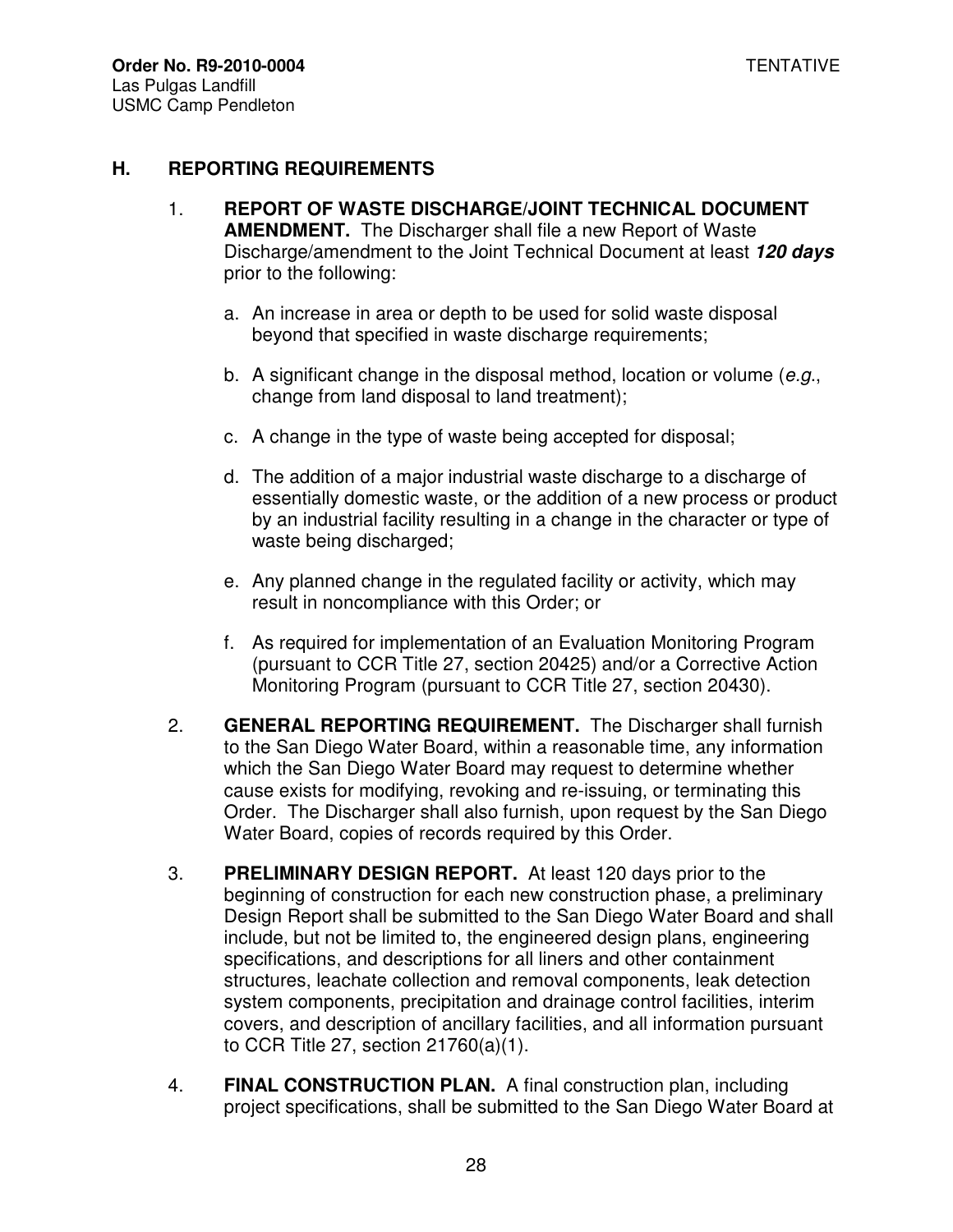least **30 days** prior to the initiation of construction activities for each new phase of the Landfill. This report shall contain all material specifications and final grading and construction plans, and the results of any field or laboratory tests completed prior to initiation of construction activities.

- 5. **DAILY FIELD REPORTS.** During construction of each phase of the Landfill, the Discharger shall submit Daily Field Reports to the San Diego Water Board, by noon of the following day. The Daily Field Reports shall include observations, photograph, a record of field tests, problems identified during construction and actions taken to correct the problems, and shall be signed by the CQA officer.
- 6. **FINAL CONSTRUCTION REPORT.** A final construction report shall be submitted to the San Diego Water Board after each phase of construction and prior to the discharge of waste into the constructed cell. At a minimum, the final construction report shall include the following components:
	- a. Final Design Report, including but not limited to, as-built plans, specifications, and descriptions for all liners and other containment structures, LCRS components, leak detection system components, precipitation and drainage control facilities, interim covers, and description of ancillary facilities pursuant to CCR Title 27, section 21760(a)(1).
	- b. Final Construction Quality Assurance (CQA) Report with a written summary of the CQA program and all test results, analyses, and copies of the inspector's original field notes, and a certification as described in CCR Title 27, section 20324 et seq.
- 7. **SIGNIFICANT MAINTENANCE ACTIVITY WORKPLAN.** The Discharger shall submit a workplan prior to any significant maintenance activities that could alter the existing surface drainage patterns or change existing slope configurations. These activities, the importation of fill material, the design and installation of soil borings, groundwater monitoring wells, and other devices for site investigation purposes. Unless otherwise directed by the San Diego Water Board, the Discharger may initiate the activities proposed in the workplan after expiration of thirty (30) days of compliance with this Reporting Requirement, unless otherwise directed in writing by this San Diego Water Board.
- 8. **ON-SITE RECORD KEEPING.** The Discharger shall retain and have available for review by this San Diego Water Board during normal business hours, at a location at or near the WMU, the following documents and records: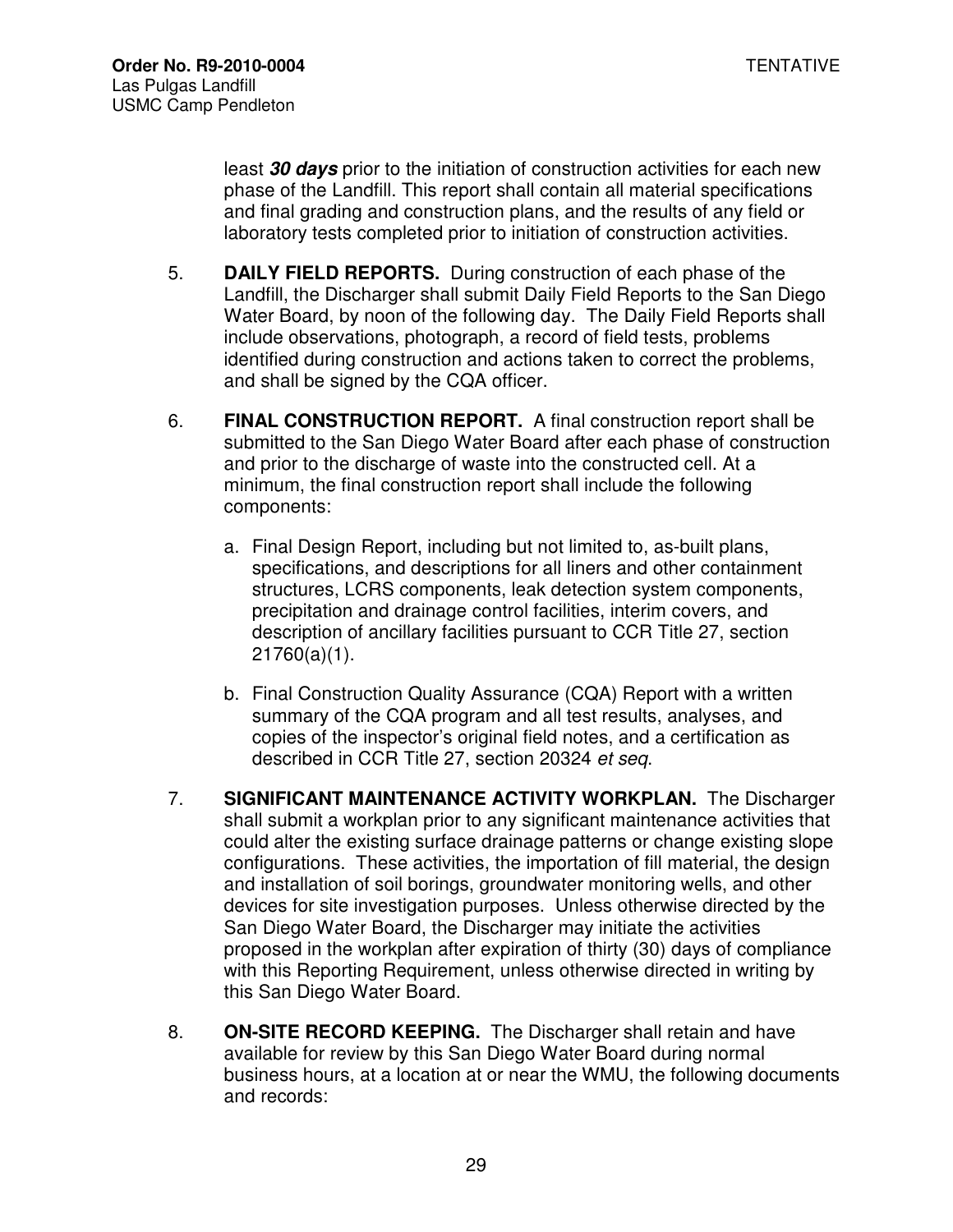- a. Inspection records, training procedures, and notification procedures required by this Order and CFR Title 40, section 258.20;
- b. Any WMU design documentation for placement of leachate or gas condensate as authorized by this Order and CFR Title 40, section 258.28(a)(2);
- c. Any demonstration, certification, finding, monitoring, testing, or analytical data as required by this Order, CCR Title 27, and CFR Title 40, Subpart E, section 258.50, et seq.
- d. Closure and post-closure care plans and any monitoring, testing, or analytical data as required by this Order, CCR Title 27, and CFR Title 40, section 258.60 and section 258.61;
- e. Any cost estimates and financial assurance documentation required by this Order, CCR Title 27, and CFR Title 40, Subpart G, section 258.70, et seq.;
- f. Certifications from the generator that the analyses submitted are representative of the material to be disposed;
- g. Analytical data or Material and Safety Data Sheets representing the waste stream;
- h. The Chain-of-Custody form showing the sample's integrity was not compromised;
- i. The approximate volume (in cubic yards) of the waste(s) and the transporter information;
- j. Any information required by CFR Title 40, section 258.29(a)(4) [placement of leachate or landfill gas condensate as allowed by CFR Title 40, section 258.28(a)(2) and this Order], section 258.29(a)(6) [closure and post-closure plans and monitoring, testing, or analytical data as required by CFR Title 40, section 258.60 and section 258.61], and section 258.29(a)(7) [any cost estimates and financial assurance documentation required by CFR Title 40, Subpart G];
- k. Notifications from the Discharger required pursuant to CCR Title 27, section 21710(a)(4) and section 21710(c), and this Order;
- l. Records required to be kept in compliance with CCR Title 27, section 21710(f); and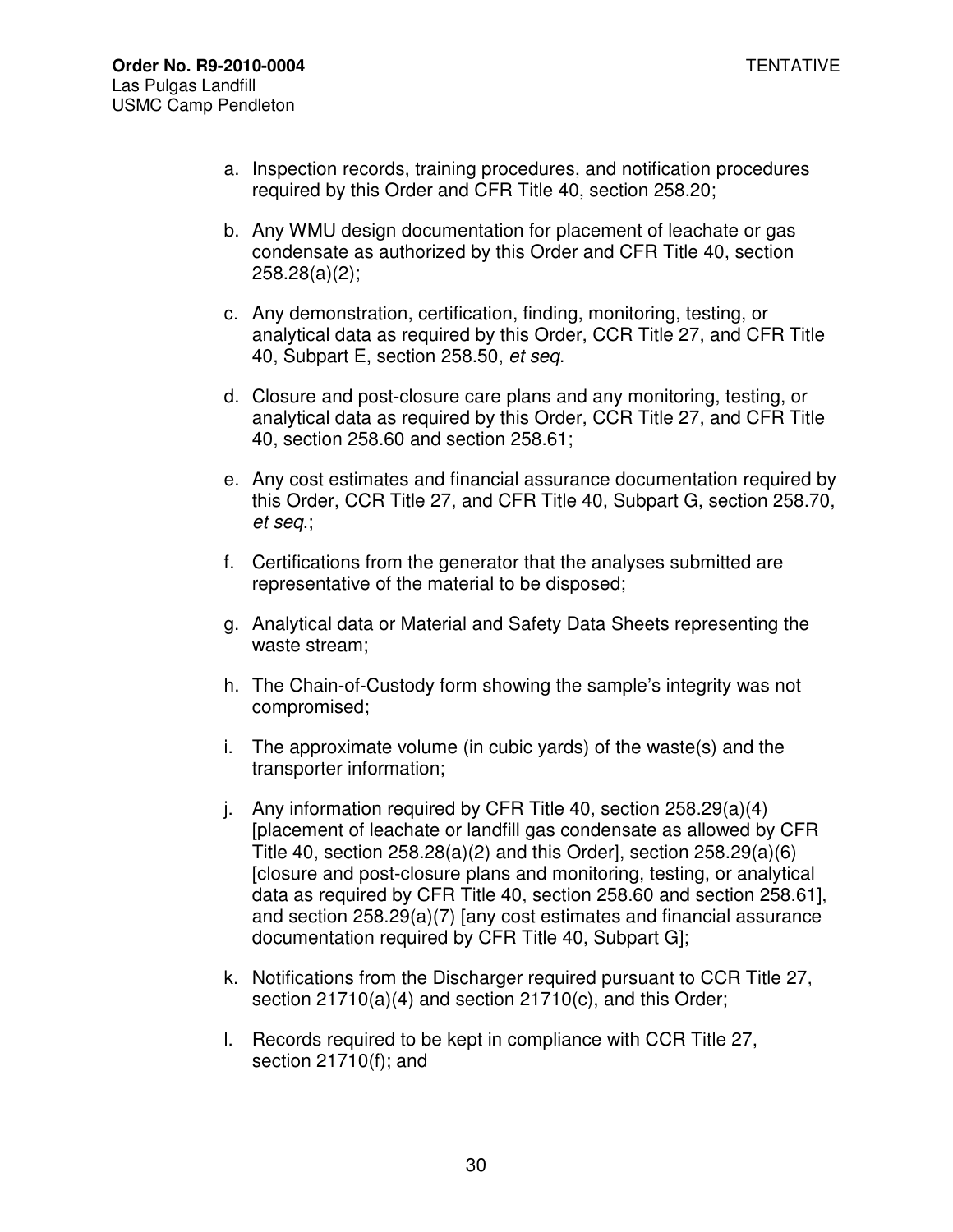m. The JTD and any amendments thereto prepared pursuant to CCR Title 27, section 21585(a)(4); and any additional records and certifications required to be kept in compliance with this Order.

Any other information that is necessary to comply with CFR Title 40, Part 258, CCR Title 27, and this Order, notify the San Diego Water Board **within 14 days** of updating the information in the Operating Record of the facility.

- 9. **CHANGE IN OWNERSHIP.** The Discharger shall notify the San Diego Water Board, in writing, at least **30 days** in advance of any transfer of this Order's responsibility and coverage between the current owner and new owner for construction, operation, closure, or post-closure maintenance of the Landfill. This agreement shall include an acknowledgement that the existing owner is liable for violations up to the date of transfer of ownership and that the new owner is liable after the date that ownership of the property transfers. The agreement shall include an acknowledgement that the new owners shall accept responsibility for compliance with this Order, including obtaining such financial assurances as the State may require, for implementation of closure and post-closure maintenance and monitoring of the WMU.
- 10. **INCOMPLETE REPORTS.** Where the Discharger becomes aware that it failed to submit any relevant facts in a Report of Waste Discharge, or submitted incorrect information in a Report of Waste Discharge, or in any report to the San Diego Water Board, it shall promptly submit such facts or information. The Discharger shall notify the San Diego Water Board of any changes in information submitted to the San Diego Water Board under the applicable State Water Board-promulgated requirements of CCR Title 27 [pursuant to CCR Title 27, section 21710(a)(4)].
- 11. **ENDANGERMENT OF HEALTH AND ENVIRONMENT.** The Discharger shall report any noncompliance, which may endanger human health or the environment. Any such information shall be provided orally to the San Diego Water Board **within 24 hours** from the time the owner becomes aware of the circumstances. A written submission shall also be provided within **five days** of the time the owner becomes aware of the circumstances. The written submission shall contain a description of the noncompliance and its cause; the period of noncompliance, including exact dates and times, and if the noncompliance has not been corrected; the anticipated time it is expected to continue, and steps taken or planned to reduce, eliminate, or prevent recurrence of the noncompliance. The San Diego Water Board, or an authorized representative, may waive the written report on a case-by-case basis if the oral report has been received within **24 hours**.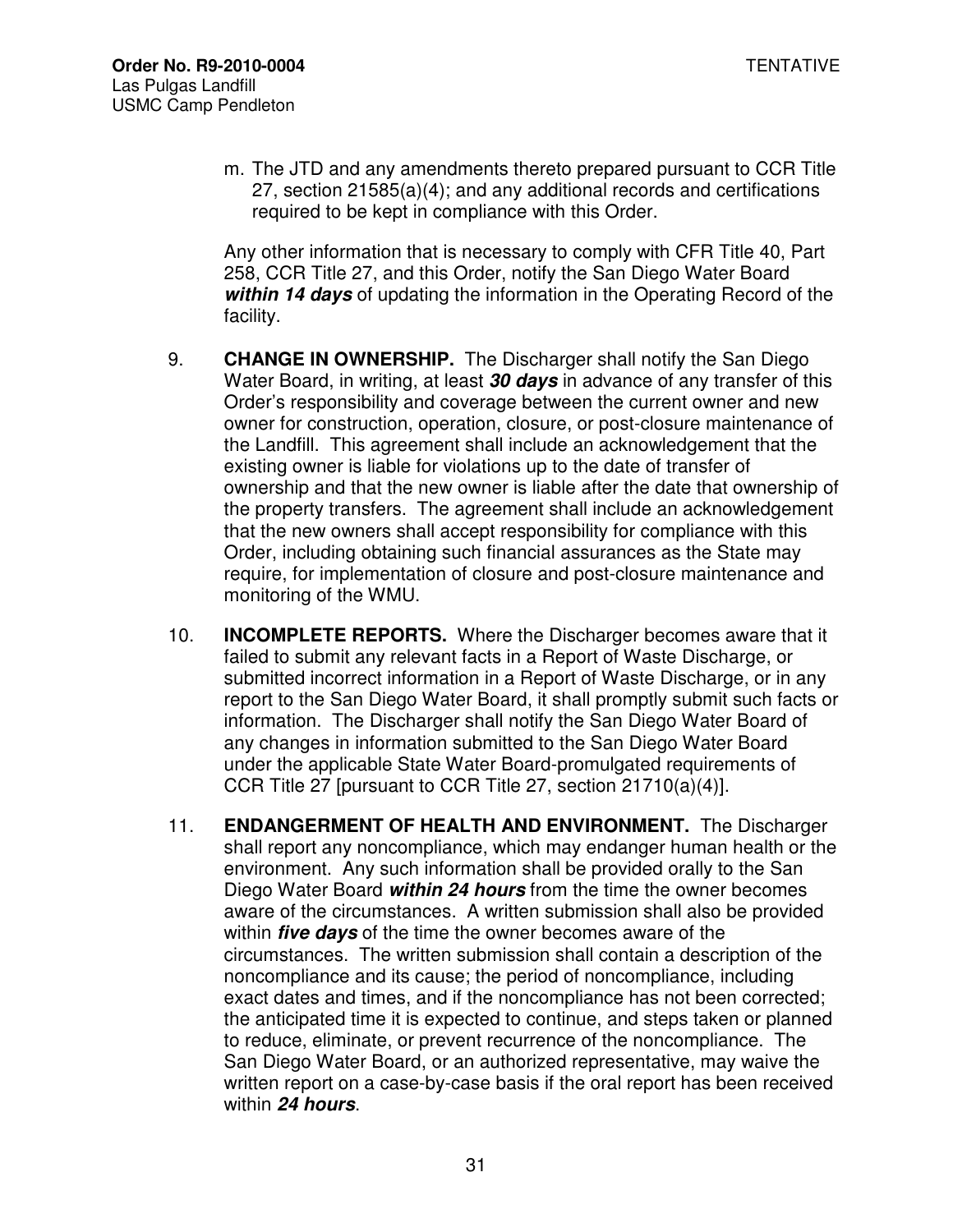- 12. **NOTIFICATION OF SLOPE FAILURE.** The Discharger shall notify the San Diego Water Board immediately, upon a determination that a slope failure is occurring or has occurred at the facility. The Discharger shall promptly repair any slope failure that affects or threatens the integrity or the performance of the foundation, liner system, waste containment structures, or the structures which control leachate, surface drainage, erosion, or gas at the WMU. Any temporary slope, constructed as part of an engineering measure to mitigate slope stability, must comply with requirements in **Landfill Construction Specifications E.4.b, E.4.c and E.4.f** of this Order.
- 13. **NOTIFICATION OF SEEPAGE.** The Discharger shall immediately report by telephone or e-mail a discovery of any previously unreported seepage of liquid from any active, inactive, or closed WMU at the Las Pulgas Landfill, and shall comply with reporting requirements in **Section G of Monitoring and Reporting Program No. R9-2010-0004**.
- 14. **NOTIFICATION OF LEACHATE PRODUCTION CHANGE.** The Discharger shall notify the San Diego Water Board **within seven days** if fluid is detected in a previously dry LCRS, or unsaturated zone monitoring system, or if a progressive increase is detected in the volume of fluid in the LCRS [CCR Title 27, section 21710(c)(3)].
- 15. **NOTIFICATION OF CLOSURE.** The Discharger shall notify the San Diego Water Board that the WMU is to be closed and provide such notice either at the same time as CalRecycle (pursuant to CCR Title 27, section 21110) or **180 days** prior to beginning final closure activities (for the entire WMU or a portion thereof), whichever is sooner. The Discharger shall include a statement that all closure activities will conform to the most recently approved closure plan and that the plan provides for site closure in compliance with all applicable federal and State regulations. The Discharger shall notify the San Diego Water Board within **30 days** of completing all closure activities for a WMU, or a portion thereof, in the case of incremental closure under CCR Title 27, section 21090(b)(1)(D). The Discharger shall certify under penalty of perjury that all closure activities were performed in accordance with the most recently approved closure plan and in accordance with all applicable regulations. The Discharger shall certify that closed units shall be maintained in accordance with an approved post-closure maintenance plan.
- 16. **NOTIFICATION OF MATERIAL CHANGE.** Any proposed material change in operation shall be reported to the San Diego Water Board at least **30 days** in advance of the proposed implementation of any change. This shall include, but not be limited to, all significant new soil disturbances, all proposed expansion of development, or any change in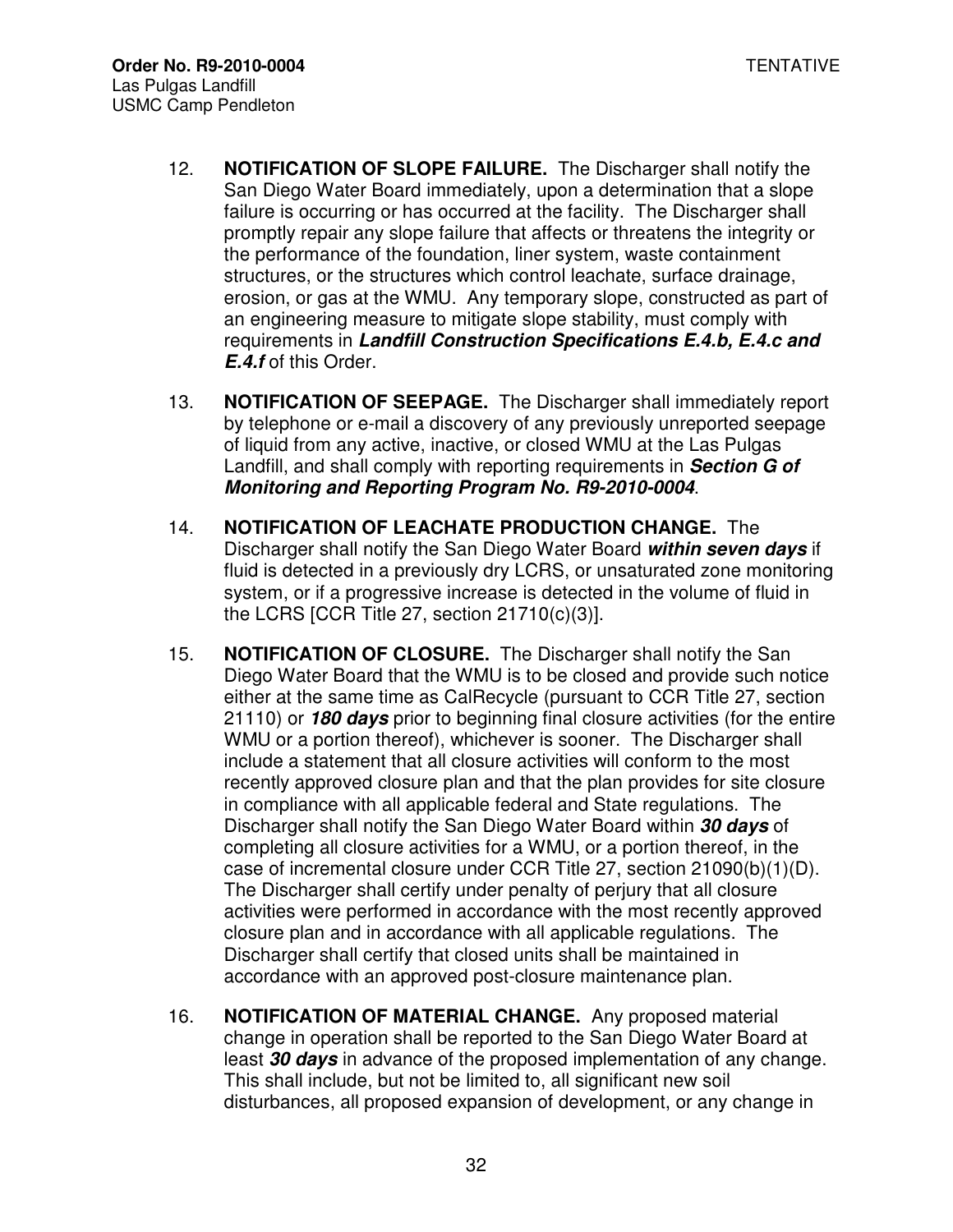drainage characteristics at the project site. For the purpose of this Order, this includes any proposed fill which would result in a change in the boundaries of the wetland/surface waters of the United States.

- 17. **MONITORING AND REPORTING PROGRAM.** The Discharger shall comply with the attached **Monitoring and Reporting Program No. R9- 2010-0004**. The San Diego Water Board issues this Monitoring and Reporting program (MRP) pursuant to Water Code section 13267 and CCR Title 27, Chapter 2. Failure to comply with this MRP may subject the Discharger to civil liability pursuant to Water Code section 13268.
- 18. **MONITORING WELLS.** The Discharger or persons employed by the Discharger shall comply with all notice and reporting requirements of the California Department of Water Resources with regard to the construction, alteration, destruction, or abandonment of all monitoring wells used for compliance with this Order or Monitoring and Reporting Program No. R9- 2010-0004, as required by section 13750 through section 13755 of the Water Code and local agency requirements.
- 19. **REPORT DECLARATION.** All applications, reports, or information submitted to the San Diego Water Board shall be signed and certified as follows:
	- a. The Report of Waste Discharge/amendment to the Joint Technical Document shall be signed as follows:
		- i. **For a corporation** by a principal executive officer of at least the level of vice president.
		- ii. **For a partnership or sole proprietorship** by a general partner or the proprietor, respectfully.
		- iii. **For a municipality, state, federal, or other public agency** by either a principal executive officer, or ranking elected official.
		- iv. **For a military facility** by the commanding officer of the facility.
	- b. All other reports required by this Order and other information required by the San Diego Water Board shall be signed by a person designated in paragraph (a) of this provision, or by a duly authorized representative of that person. An individual is a duly authorized representative only if:
		- i. The authorization is made in writing by a person described in paragraph (a) of this provision;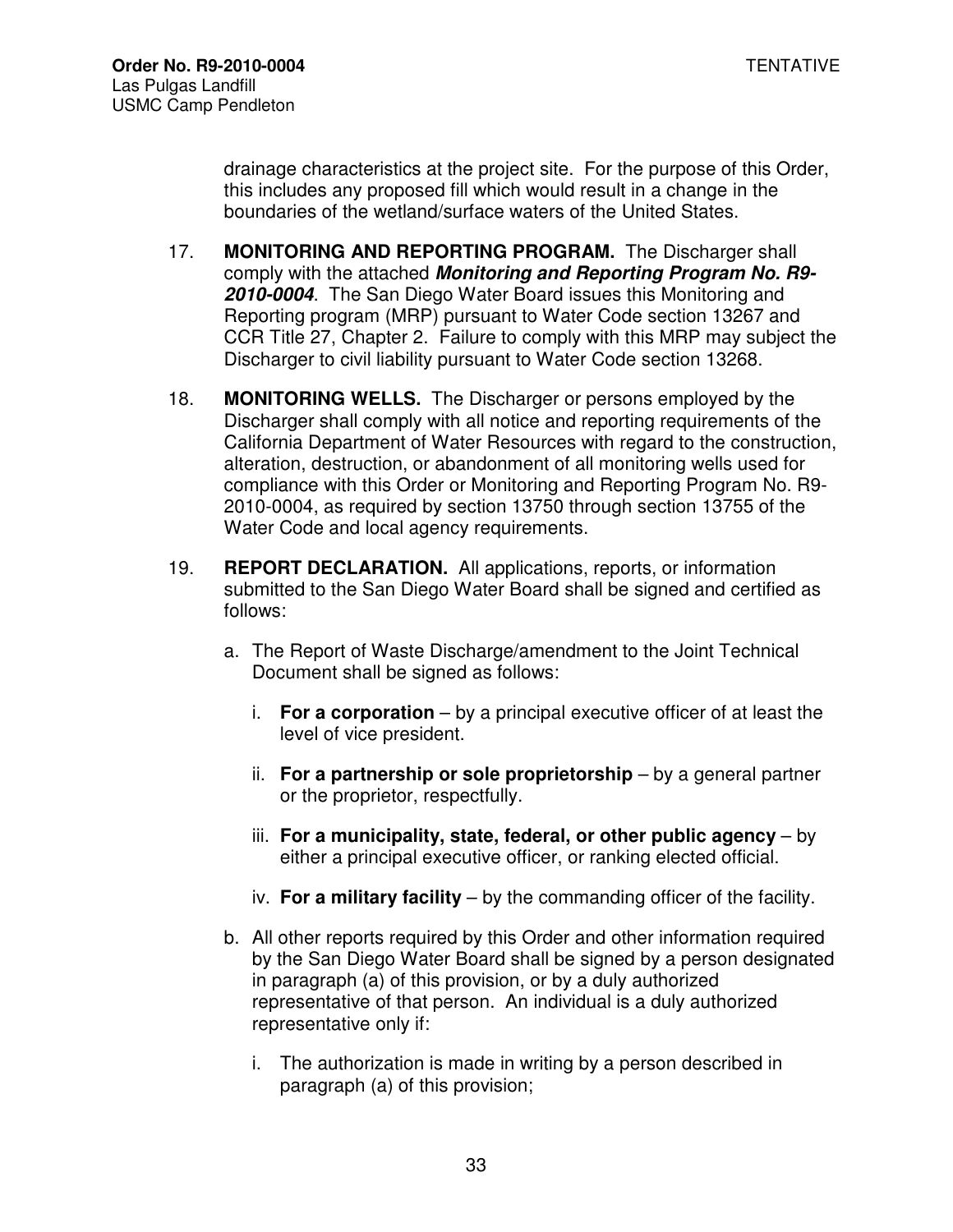- ii. The authorization specifies either an individual or a position having responsibility for the overall operation of the regulated facility or activity; and
- iii. The written authorization is submitted to the San Diego Water Board.
- c. Any person signing a document under this Order shall make the following certification:

"I certify under penalty of law that I have personally examined and am familiar with the information submitted in this document and all attachments and that, based on my inquiry of those individuals immediately responsible for obtaining the information, I believe that the information is true, accurate, and complete. I am aware that there are significant penalties for submitting false information including the possibility of fine and imprisonment."

d. **Duty to Use Registered Professionals.** Pursuant to CCR Title 27, section 21710(d), any report submitted in compliance with CCR Title 27 and this Order, which proposes a design or design change (or which notes occurrences) that might affect the WMU's containment features or monitoring systems shall be approved by a registered civil engineer or a certified engineering geologist appropriately licensed by the State of California.

The Discharger shall provide documentation that plans and reports required under this Order are prepared by or under the direction of, appropriately qualified professionals. CCR Title 27, section 20324(b) and section 21090(b)(1)(C); and California Business and Professions Code section 6735, section 7835, and section 7835.1 all require that engineering and geologic evaluations and judgments be performed by or under the direction of registered professionals. A statement of qualifications and registration numbers of the responsible lead professionals shall be included in all plans and reports submitted by the Discharger. The lead professional shall sign and affix their registration stamp to the report, plan or document.

20. **SAN DIEGO WATER BOARD ADDRESS.** The Discharger shall submit all paper copies of reports and notifications required under this Order and other information requested by the San Diego Water Board to: